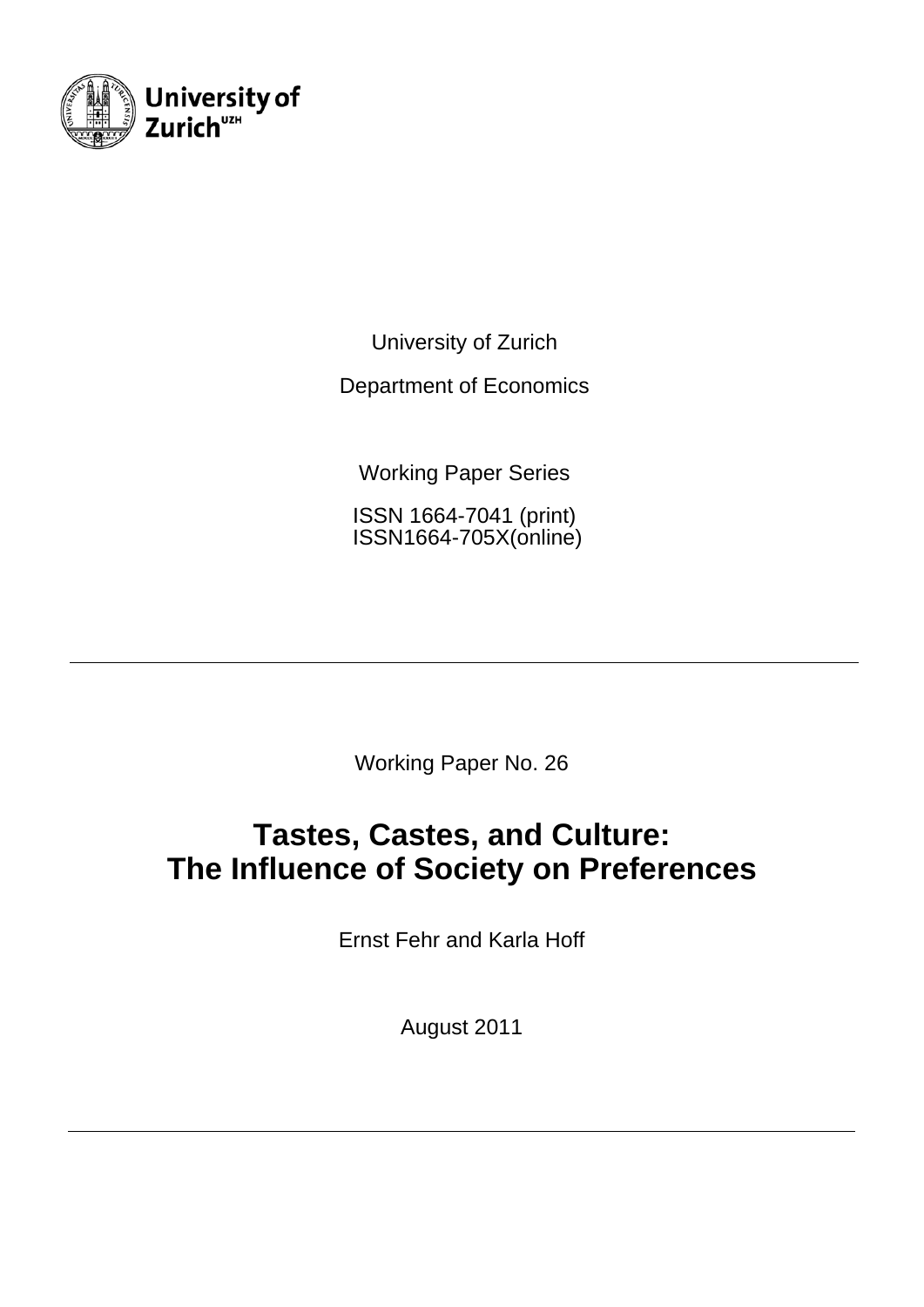## **Tastes, Castes, and Culture: The Influence of Society on Preferences**

Ernst Fehr<sup>a)</sup> and Karla Hoff<sup>b)</sup>

August 8 2011

*Abstract:* Economists have traditionally treated preferences as exogenously given. Preferences are assumed to be influenced by neither beliefs nor the constraints people face. As a consequence, changes in behaviour are explained exclusively in terms of changes in the set of feasible alternatives. Here we argue that the opposition to explaining behavioural changes in terms of preference changes is illfounded, that the psychological properties of preferences render them susceptible to direct social influences, and that the impact of "society" on preferences is likely to have important economic and social consequences.

Running short title: **The Influence of Society on Preferences** 

Key words: endogenous preferences, culture, caste, frames, anchors, elicitation devices

JEL classification: A12, A13, D01, K0

<sup>\*)</sup> This paper is part of the Research Priority Program on the "Foundations of Human Social Behavior—Altruism vs. Egoism" at the University of Zurich.

a) Ernst Fehr, Department of Economics, Laboratory for Social and Neural Systems Research, University of Zurich, Blümlisalpstrasse 10, CH-8006 Zurich, Switzerland, email: ernst.fehr@econ.uzh.ch

b) Karla Hoff, World Bank, email: khoff@worldbank.org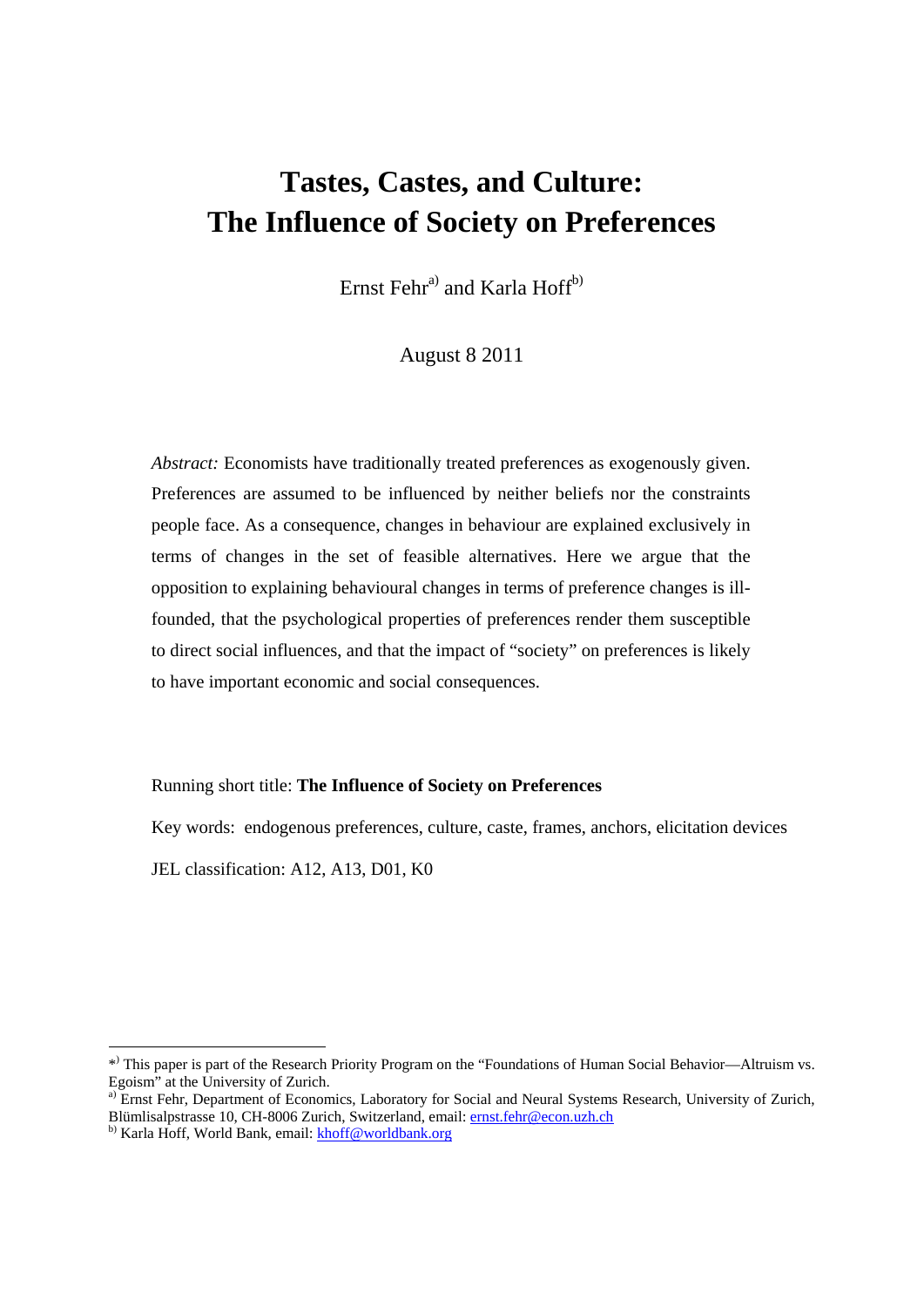... one does not argue about tastes for the same reason that one does not argue over the Rocky Mountains – both are there, will be there next year, too, and are the same to all men." (Stigler and Becker 1977, p. 76)

"Almost all sociologists take it as obvious that individuals' preferences are formed by society and that society, so to speak, exists within persons." (Peter Hedstrom, Oxford University, personal communication)

There is a standard view in economics that to explain outcomes, one can begin by characterizing the preferences of individuals and then go on to describe the society that the individuals will create. The preferences remain the same regardless of the society that emerges. This view contrasts sharply with the conception of the individual in other social sciences, in which institutions and other socially defined variables influence preferences. Casual observation suggests that there are vast behavioural differences across societies and even across groups within societies, and cross-cultural research has documented striking differences in preferences across societies (*e.g*. Henrich *et al*. 2005, Henrich *et al*. 2010). However, despite the documentation of large cultural differences, conclusive scientific evidence that preferences are causally shaped by social institutions and cultural practices is very rare.

Take, for example, the study of Henrich *et al.* (2010), which shows that the preferences of individuals to be fair in anonymous transactions and to punish unfairness increase with the level of the society's market integration, measured as households' average percentage of calories that are purchased. It is a plausible hypothesis that market integration shapes preferences for fairness because in market exchanges the *quid pro quo* is a salient characteristic of interactions that may support the development of such preferences. However, it is also possible that stronger fairness preferences, *e.g*. preferences to honour informal contractual obligations, foster market integration.<sup>1</sup> Thus, one cannot unambiguously conclude from the observed correlations that the cultural and economic institutions prevailing in the different societies have causally shaped the preferences for fairness and punishment.

 $<sup>1</sup>$  The positive correlation between altruistic punishment and community size can also be interpreted in two ways. It</sup> is a plausible hypothesis that larger communities develop more elaborate forms of institutional punishments that, in turn, increase the willingness of individuals to punish altruistically. However, it is also plausible that a higher willingness to engage in altruistic punishment enables small-scale societies to enforce the social norms that support the development of larger, more productive communities.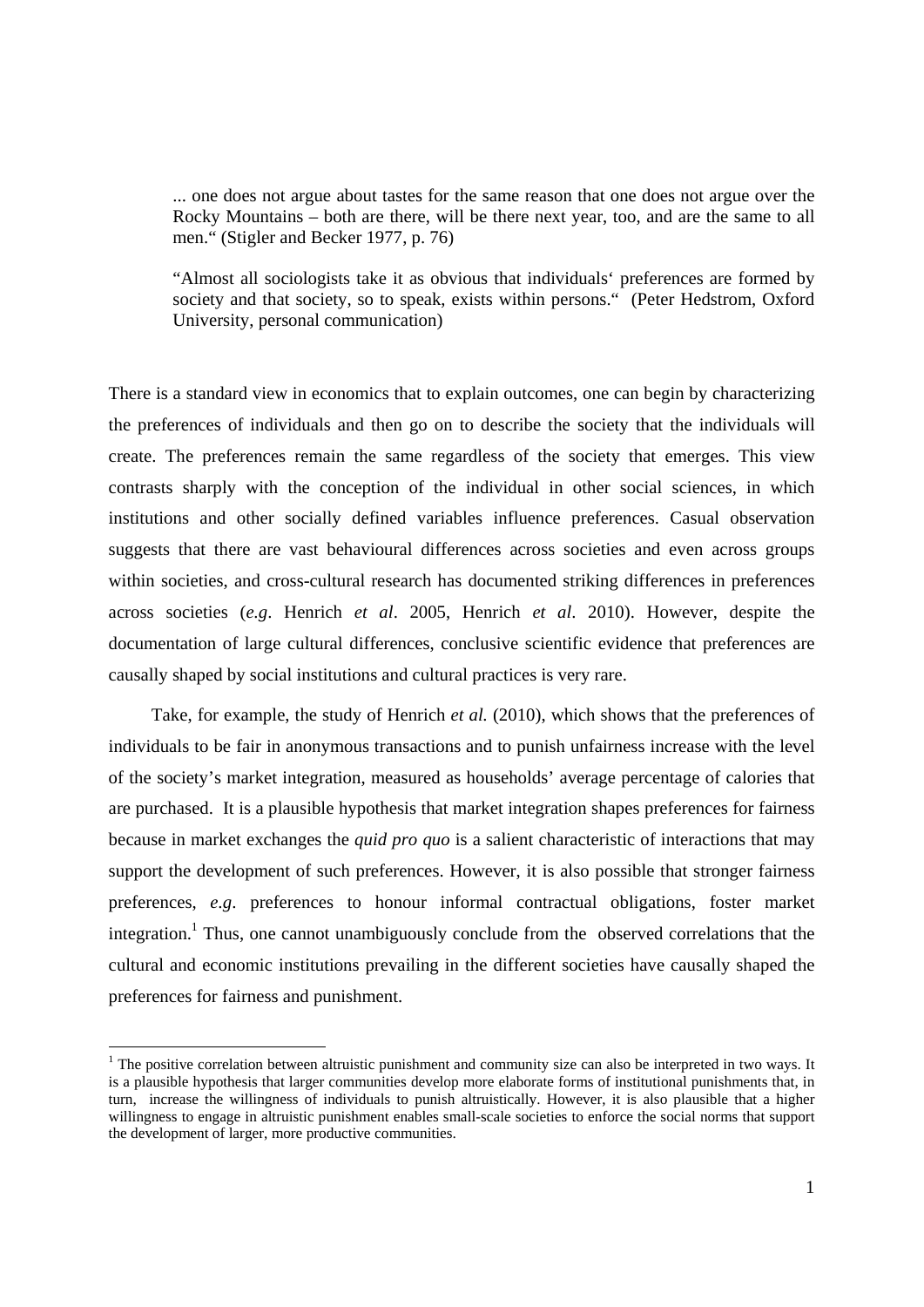There are several reasons why the study of the causal influence of institutional and cultural factors on preferences is difficult. One obvious reason is that societies and groups typically differ in a large number of dimensions but the researcher cannot control for all of them. Another reason is that due to the existence of multiple equilibria, societies may end up with different institutions, cultural practices, and preferences despite the fact that they started with similar factor endowments and preferences. In this case, the co-variation between institutions, cultural practices, and preferences need not indicate a causal impact of institutions on preferences. The co-variation may merely reflect the fact that other background variables (which may be idiosyncratic historical events such as a war or a natural disaster) led to different developmental trajectories.

Any investigation of causal influences of institutional and cultural factors on preferences requires settings and techniques in which these potential confounds are addressed. The papers in this symposium use a caste status divide in India, a language border within Switzerland, and a manipulation of the decision format in a blood drive to plausibly identify causal influences on preferences. In this introduction, we put these papers in the perspective of the emerging literature on endogenous preferences.<sup>2</sup>

This paper is divided into three parts. We first address the well-known objection that explaining behavioral changes by preference changes introduces *too many free variables*. We argue that today such explanations should be considered on an equal footing with constraintbased explanations. Recent progress in game theory has provided many free, unobservable, variables that can explain outcomes, whereas recent progress in modeling and measuring preferences has put more constraints on preference-based explanations.

In the second part, we discuss the progress in psychology in pinpointing the determinants of preferences. Psychological research has shown that preferences can be affected by the way they are elicited, by the framing of situations, by anchoring devices, and by the priming of individuals' identities. *Thus, to the extent to which social institutions prime individuals' identities and act as elicitation, framing, and anchoring devices, to this extent the institutions also shape preferences.* 

 $2^2$  Earlier surveys of the literature on endogenous preferences are Bowles (1998) and Lichtenstein and Slovic (2006, chapter 1).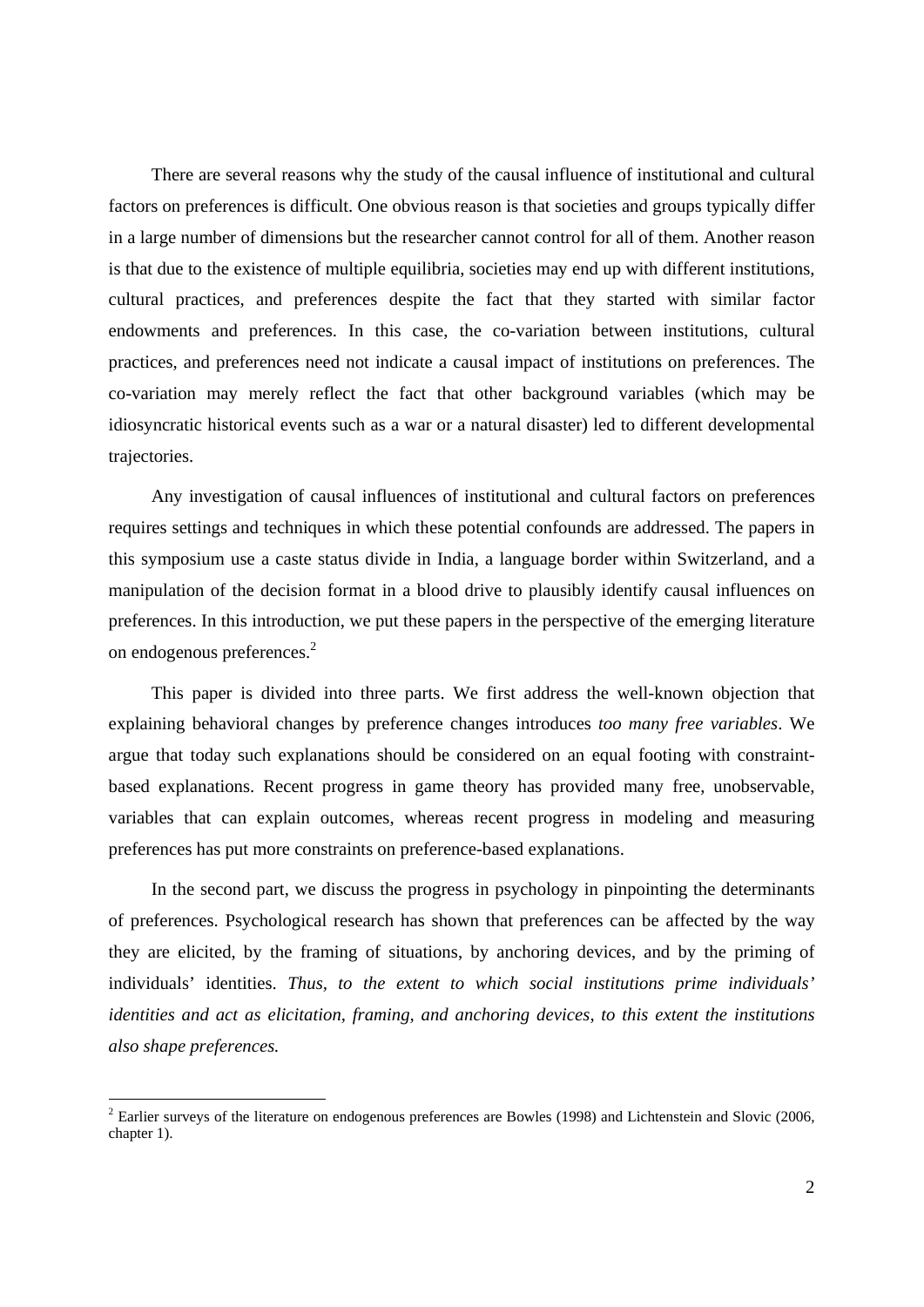Finally, in the third part, we explore some potential economic consequences of endogenous preferences. The impact of social institutions on preferences may contribute to the persistence of group inequality. The impact of violent conflicts on preferences may contribute to the difficulty of resolving the conflicts. Minimum wage laws may create entitlement effects. Changes in the way of e*liciting* preferences (*e.g.,* the use of default options) may affect the extent to which individuals *construct* their preferences, in turn inducing swings in the choices they make. The development of the welfare state may change the preferences parents instill in their children. Most of the implications we discuss in this part have the status of untested hypotheses and so provide a rich menu of opportunities for empirical research.

#### **1. Economists' Reluctance to Explain Behavioural Changes by Preference Changes**

As discussed above, the standard approach in economics is to begin by characterizing individuals' preferences and the constraints that individuals face when making choices. Then changes in behaviour are explained as responses of optimizing agents to changes in prices, information, and technology that change the payoffs and the available set of actions. Preferences are assumed to be exogenous and stable with regard to the changes in the constraints. There is no doubt that this approach has been very useful, and in many applications the assumption that preferences are – at least in the short run – unaffected by changes in constraints may be justified. However, as we will argue later, the assumption that social institutions generally leave preferences unaffected is implausible in view of the evidence that we discuss in Section 2. In addition, this assumption may well prevent us from a deeper understanding of interesting and important phenomena, as we discuss in Section 3.

The convention against invoking preference changes as an explanation for behavioural changes has been very strong in economics. In some circles, invoking preference changes was condemned as bad science: "… assumptions of unstable tastes have been a convenient crutch to lean on when the analysis has bogged down. They give the appearance of considered judgment, yet really have only been *ad hoc* arguments that disguise analytical failures" (Stigler and Becker, 1977, p. 89).

One reason for the opposition to invoking preference changes as explanatory factors is the fear that such explanations introduce so many free variables that the researcher can explain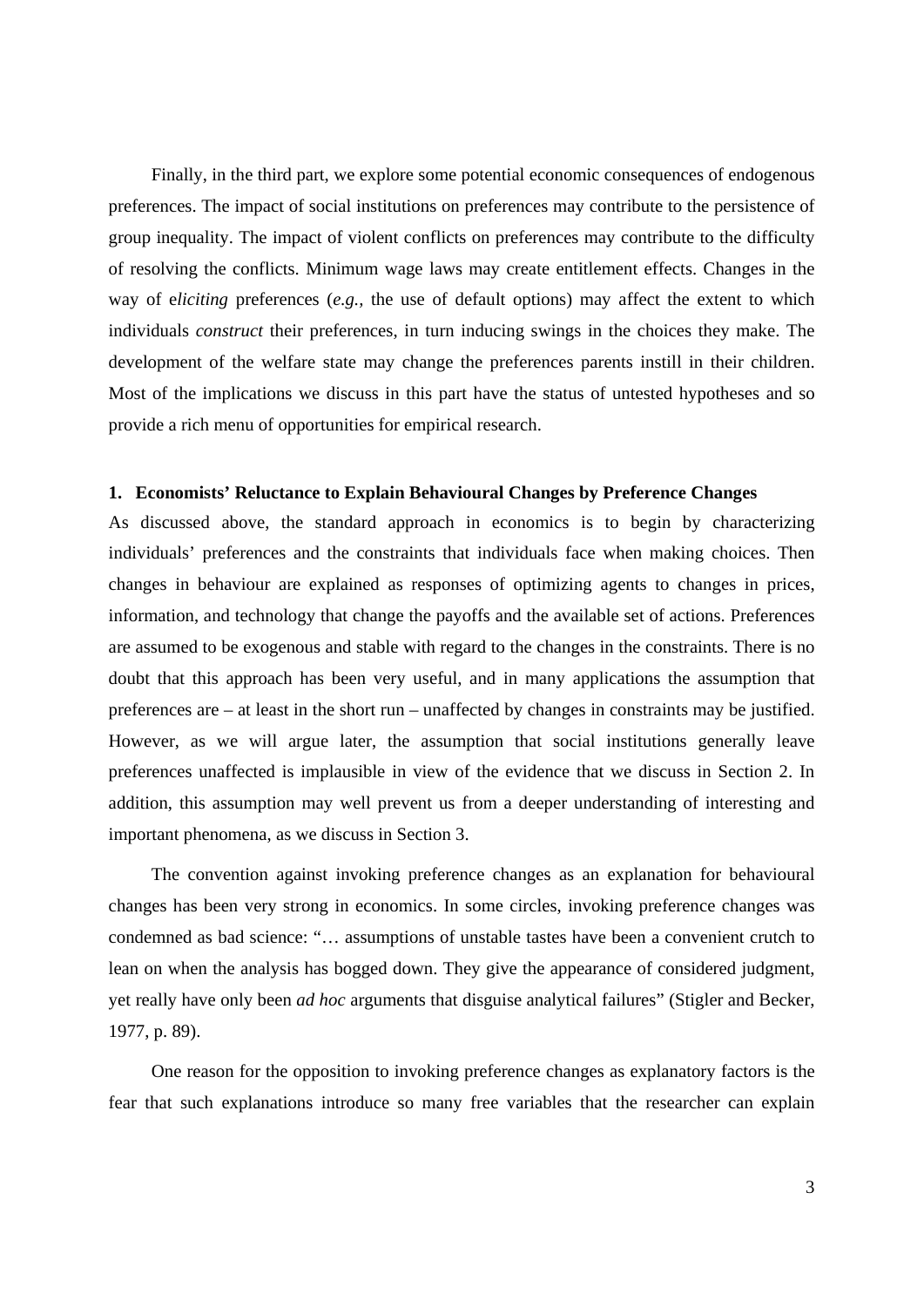everything, therefore he explains nothing. Any strange behaviour, or behavioural change, can be "explained" by positing a direct preference for the behaviour. Obviously, such explanations are empty and meaningless unless there are constraints on the set of preferences that one can reasonably put forward as an explanans.

Where should the constraints imposed on preference-based explanations come from? One way to discipline such explanations is to apply knowledge about the causal determinants of preferences. Historically, two obstacles have stood in the way of producing this knowledge. First, the ability to infer causality from non-experimental data was quite limited, and the econometric tools that helped overcome some of these limits (*e.g.* natural experiment approaches, instrumental variables) have been widely applied only in the last two decades. Second, economics and the social sciences generally had a poor understanding of the "nature" of risk, time, and social preferences because the standard approach – expected utility theory, exponential discounting theory, and the assumption of purely self-interested preferences – failed to capture important preference patterns. It is not possible to properly measure preference change if one lacks a full understanding of the fundamental patterns of preferences. What appears as a change in preferences under the wrong theory may, in fact, reflect a stable preference.<sup>3</sup>

Independent empirical measures of preferences and of preference change are indispensible for disciplining preference explanations. At the time when Stigler and Becker wrote their paper, such preference measures were not available. However, progress in experimental and econometric methodology over the last 20 years now makes it possible to measure preferences much more precisely. Today, there is, for example, a relatively large literature on risk (*e.g*. Bruhin, Fehr-Duda, and Epper 2010; Starmer 2000), time (*e.g*. Frederick, Loewenstein, O'Donoghue 2002), and social preferences (*e.g*. Fehr and Schmidt 2003, Cooper and Kagel, forthcoming) that provides constraints on the types of preferences that one can reasonably invoke. The experimental and econometric tools available today enable researchers to get much

<sup>&</sup>lt;sup>3</sup> The following example illustrates this. Suppose that a subject is motivated by negative reciprocity, i.e. he responds to hostile acts with hostility (Falk and Fischbacher 2006). In the ultimatum game this means that the subject – if in the role of a responder – rejects low, unfair, proposer offers because the rejection punishes the proposer for his unfairness. Suppose now that the responder is put in a different condition, in which the same low offer is generated by a random mechanism, implying that the proposer is not responsible for the low offer. A responder motivated by negative reciprocity will not reject this offer because the randomly generated low offer is not a signal of unfair proposer behavior. If one assumes a wrong social preference model that neglects the true underlying responder preference, the change in behavior across conditions appears to reflect a change in preferences while in fact, the change in behavior is fully compatible with a stable preference for negative reciprocity.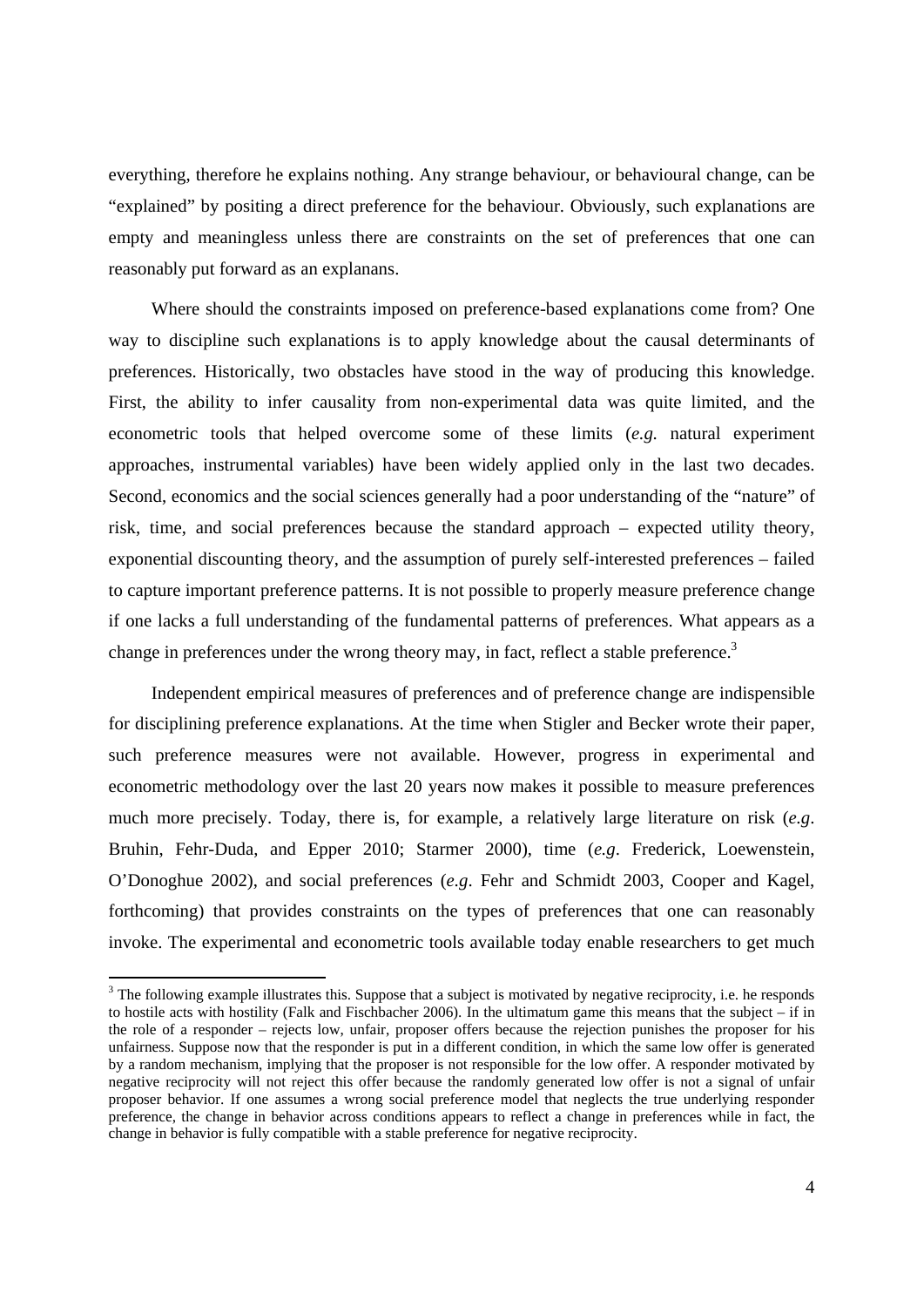closer to the structural preference parameters that can predict behavior. Thus, the argument that preference explanations provide "endless degrees of freedom" (Stigler and Becker, p. 89) is no longer valid. The progress in scientific methods renders this argument obsolete.

Moreover, as economists, we tend to overlook the many degrees of freedom provided by our standard framework of explaining behavioural changes by changes in the constraints. Game theory has become an extremely flexible tool that can rationalize a vast amount of different phenomena by tweaking assumptions about the extensive form of the game, such as the structure of moves, the choice variables (*e.g*. prices or quantities), or the asymmetry of information. Typically, there is no direct evidence available to constrain the specification of the extensive form of the game, which could lead one to complain about the "endless degrees of freedom" provided by economic theory to explain empirical patterns.

Exactly this complaint was put forward by John Sutton in his presidential address at the Congress of the European Economic Association in 1989, when he discussed the state of the art at that time in Industrial Economics.<sup>4</sup> Sutton wrote:

"Paradoxically, it is the very success of these game theoretic models in providing a rich menu of candidate 'explanations', which leaves them open to a quite fundamental line of criticism. … In modelling any particular situation, there is usually considerable scope for designing the 'structure of moves' (the extensive form of the game) in various ways, each of which seems reasonable on *a priori* grounds. … This richness of possible formulations leads to an often embarrassingly wide range of outcomes supportable as equilibria within some 'reasonable' specification. … In 'explaining' everything, have we explained nothing? What do these models exclude?" (Sutton, 1990, p. 507)

Thus, taken together, there are neither methodological nor substantive arguments that favour changes in constraints over changes in preferences as explanatory factors. Ultimately, it is an empirical question which would provide the better explanation. However, explanations in terms of changes in preferences will be convincing only if we have clean measures of preference

<sup>&</sup>lt;sup>4</sup> "The consequent elaboration of a richer class of game theoretic models has been remarkably successful in one respect: given any form of behaviour observed in the market, we are now quite likely to have on hand at least one model which 'explains' it – in the sense of deriving that form of behaviour as the outcome of individually rational decisions. New 'explanations' of this kind have been adduced across the entire range of the subject: from predatory pricing to vertical restraints, our tool kit has been enormously enhanced" (Sutton, 1990, p. 506).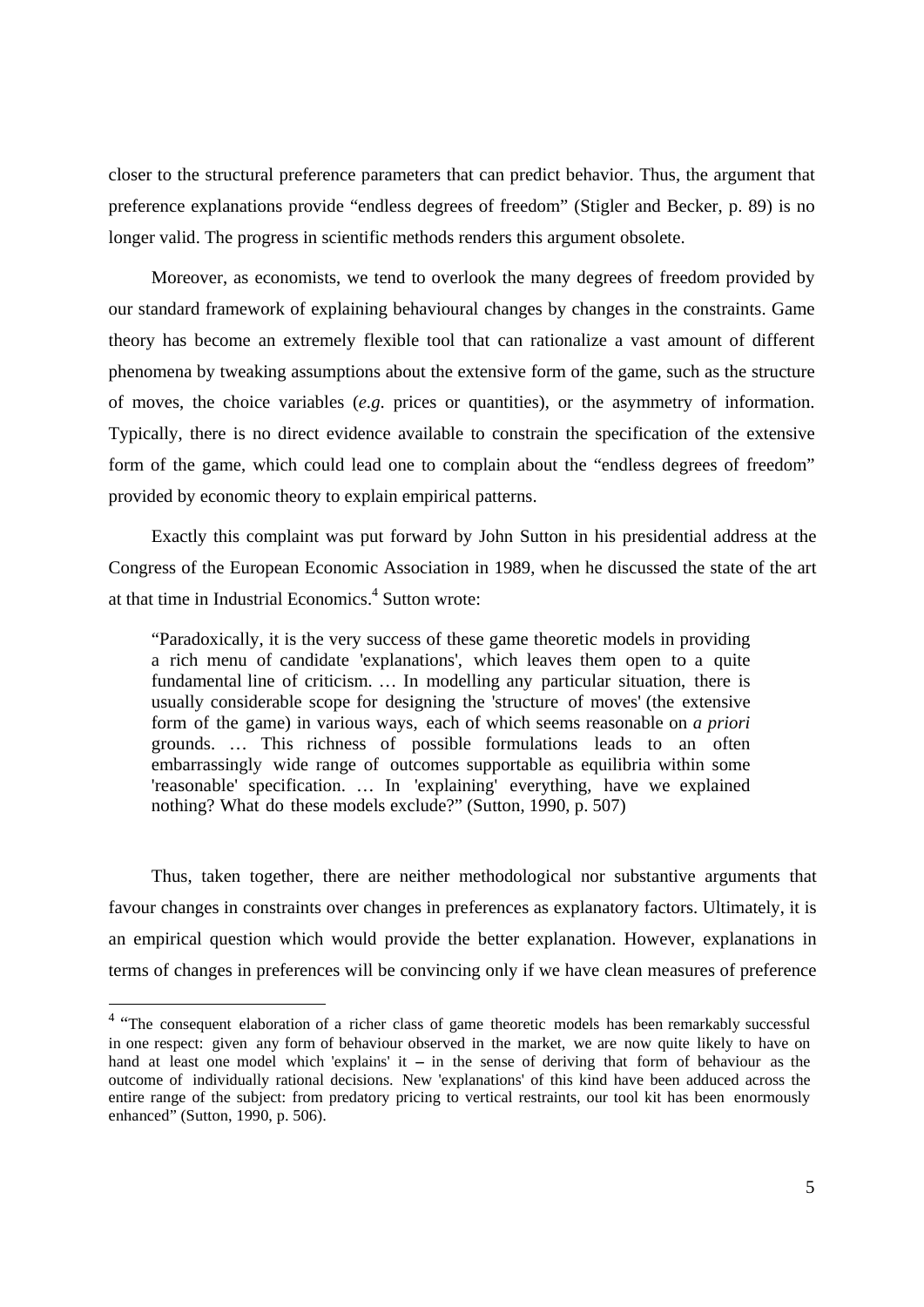changes and if we gain a better understanding of the factors that affect preferences. In this regard, economics, and the social sciences more generally, are still in their infancy. We still know relatively little about how economic, social, and biological factors, and the interactions between them, shape preferences.

## **2. Psychological Mechanisms Underlying the Susceptibility of Preferences to Social Influences**

#### *2.1. Context-dependent visual perception*

People often assume that what they see with their eyes is a correct representation of reality. We see a rabbit and believe it is a rabbit, or we see a duck and believe it is a duck. We see two lines of unequal length and believe they are of unequal length. However, vision research has produced many examples indicating that our subjective perception of objects is not uniquely given. Instead, perception is shaped by *context* and *memory*. To illustrate the effect of context, consider Figures  $1 - 3$ .

In the first figure, we perceive square A as darker than square B. However, because A is set against a background of lighter squares, whereas B is set against a background of darker squares, our perception is distorted. It is easy to check by putting the same frame on each square that each is the same colour. In the second figure, the length of the two lines is identical, but the context produces the perception that the left line is shorter than the right one. The third figure shows a duck and a rabbit, but at a given moment in time one can see only a duck or a rabbit. Moreover, the first time one looks at this picture, it is quite difficult to generate a perception shift, *i.e*. to suppress the first impression and see the "hidden" animal.

[Insert Figures 1-3 about here]

#### *2.2. Context-dependent preferences – anchoring, framing, and multiple social identities*

A considerable literature in psychology and economics suggests that, like visual perception, preferences are also *context-dependent*; they may be influenced by the elicitation method (Lichtenstein and Slovic 1971 and Hsee 1996), the presentation (framing) of the problem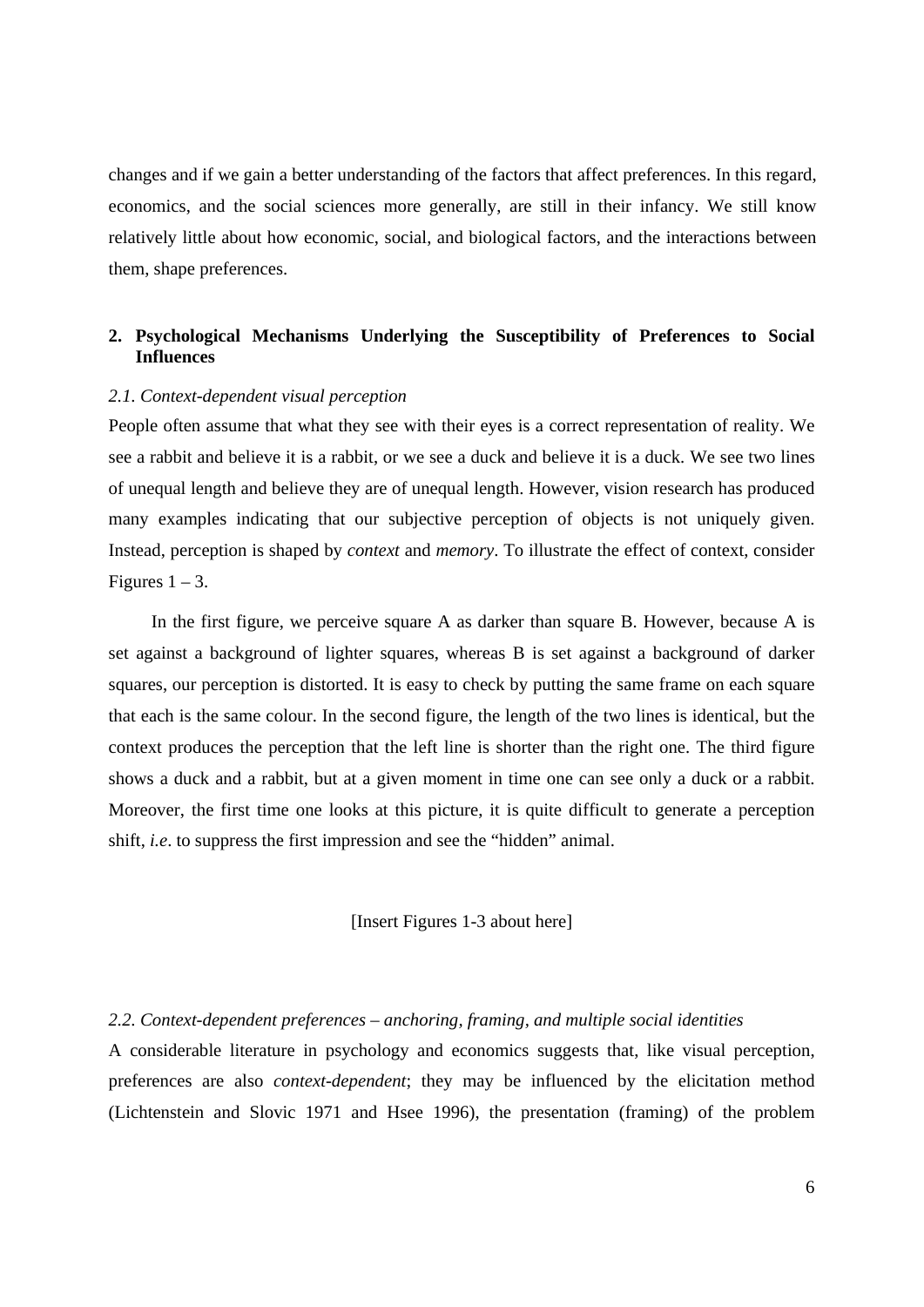(Kahneman and Tversky 1979), the "anchor" (Ariely, Loewenstein, and Prelec 2003), and the salience of an aspect of one's social identity (Hoff and Pandey 2006, 2011; LeBoeuf, Shafir and Bayuk 2010; Benjamin, Choi, and Strickland 2010).<sup>5</sup>

A striking example of the power of anchors to shape preferences is the study of Ariely, Loewenstein, and Prelec. This study elicits the willingness to pay (WTP) for various consumption items (a cordless keyboard, a bottle of wine, Belgian chocolates, etc.). For each item, the subjects are asked whether they are willing to pay more or less than a price based on the last two digits of their social security number. For example, if these digits are 53, the "anchor" price would be \$53. After this anchoring question, the experiment elicits WTP in an incentivecompatible way. Subjects with social security numbers above the median display a considerably higher WTP. One explanation for the malleability of subjects' WTP is that they are not good at predicting the pleasures and pains produced by a purchase. To address this concern, the study includes a follow-up experiment in which consumers can experience the full extent of this pleasure or pain just before the pricing decision. This experiment exposes subjects to an annoying sound. Then subjects are asked, hypothetically, if they would be willing to listen to the sound again in exchange for a given price. This price is the anchoring device. After this anchoring question, the experiment elicits the subject's willingness to accept money in exchange for hearing the annoying sound in an incentive-compatible way. Again, a low anchor generates substantially lower bids than a high anchor does.

Hoff and Pandey (2006, 2011) show that by changing what is salient to an individual, slight changes in the social contexts in which individuals find themselves will elicit different preferences regarding effort provision. In the traditional caste order, which still more or less prevails in villages in north India, high-caste individuals are always socially superior to lowcaste individuals, and low-caste individuals are marked as "unclean" and forced to live and work

 $<sup>5</sup>$  While framing and elicitation effects undeniably exist, their prevalence or importance may easily be misinterpreted</sup> if beliefs about others and preferences cannot be separately measured. One example of this is given by the study of Ross and Ward (1996) on the effects of framing in a repeated Prisoners' Dilemma game. When framed as a "Wall Street game," the defection rate is much higher than when the PD is framed as a "community game." This effect has often been interpreted as a change in *social preferences* due to framing, whereas it could easily be the result of a change in *beliefs* about other people's cooperation. It is well-known that many subjects are conditional cooperators (see *e.g*. Fischbacher, Gächter and Fehr 2001), that is, they are more likely to cooperate if they believe that others cooperate with high probability. In fact, recent work by Ellingsen *et al.* (2011) shows that the Wall Street *vs*. community game framing leaves cooperation choices unaffected if the belief effect is ruled out. Thus, the frame appears to affect beliefs about others' social preferences, rather than the preferences themselves.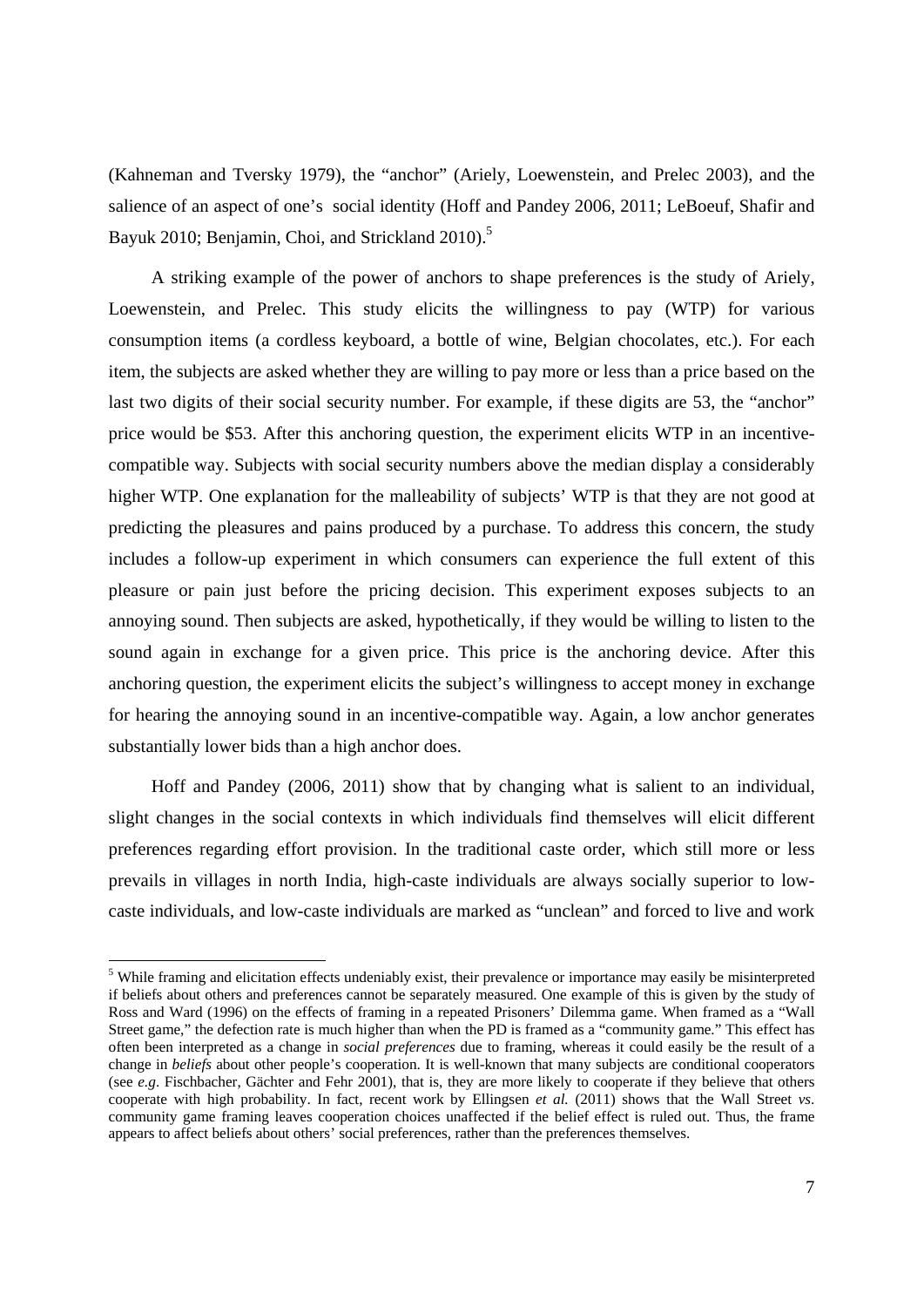in areas segregated from the high-caste individuals. Fables, history, and the examples of continued atrocities against upwardly mobile low-caste individuals make children aware of these ideas at an early age. In this set of experiments, high-caste and low-caste junior high school boys in India solve mazes under piece rate incentives in a session consisting of six subjects. Three different conditions vary the salience of their caste identity. For some subjects, caste identity is not made public in the session. This is the control condition. For other subjects, caste identity is made public in a session consisting of three high-caste and three low-caste individuals. For the third group, the conditions are the same as for the second group except that a session consists of only members of high-status castes or only members of low-status castes. This is the castestatus-segregated condition.

The study finds that the high-caste subjects solve significantly fewer mazes in the castestatus-segregated sessions than in either the unsegregated condition where caste identities are made public, or in the control condition, where caste identities are not made public. Subjects solve mazes in two 15-minute rounds. In round 1, the high-caste subjects in the caste-statussegregated condition solve 18% fewer mazes than do the high-caste subjects in the two other conditions. In round 2, by which time there has been more opportunity for improving one's maze-solving skills, the comparable divergence across conditions is 27%.

Under the piece rate incentive scheme, the output and payoff to an individual are completely independent from the output of the other individuals – individual output thus depends only on the individual's preferences and ability. There is no plausible reason why the *ability* of the high-caste subjects should be impaired by placing them in sessions of only high-caste boys rather than in sessions of three high-caste and three low-caste boys. The phenomenon of "stereotype threat/stereotype susceptibility" would predict that because the high caste is stereotyped as naturally superior, the greater the situational cues to caste identity, the more selfconfident the high-caste subjects should feel. With greater self confidence, they should perform better, not worse. The results in this study on the number of subjects who completely fail to learn how to solve a single maze are consistent with the stereotype threat/susceptibility phenomenon: the high-caste subjects are much less likely to fail when their caste identity is made public, and the reverse is true for the low-caste subjects.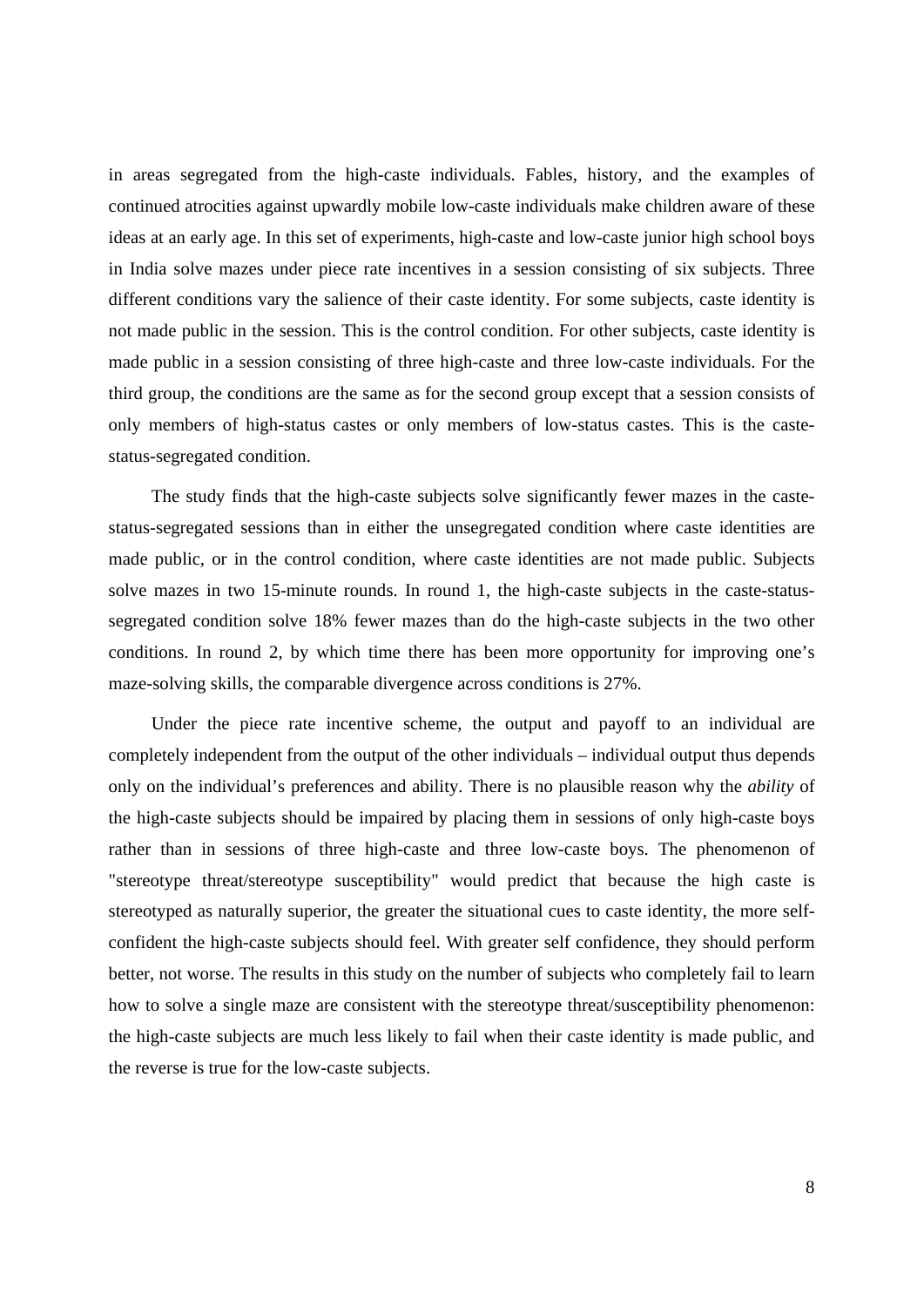A plausible interpretation of the decline in the performance of the high-caste subjects is that the segregation of individuals by caste status is a strong cue to the caste system, in which social status is ascriptive**.** Given the sense of entitlement of the high caste under the caste order, making caste highly salient activates a mental frame in which a high-caste person has less need to achieve because his status is based on caste and family, not individual performance. Under the evoked mental frame, high-caste subjects see less need to work hard. This interpretation suggests that human preferences are not uniquely determined but leave opportunity for variation, and slight differences in situations can cue different mental frames and lead to the expression of different preferences. In other words, we have learned from the society in which we live a variety of roles that can be situationally evoked, and the conditions in Hoff and Pandey's study act as "frame switches" that evoke different roles. An elaboration of this way of thinking about culture is developed in two important papers in sociology, Swidler (1986) and DiMaggio (1997), which seek to reformulate culture's causal role in shaping action. In the old view in sociology, culture imparts values that are consistent across situations, and the values explain action. In the new view, culture shapes behavior not as a latent variable, but rather as sets of frames that are situationally evoked and that determine which actions seem possible and desirable, given a person's values.

The study by LeBoeuf *et al.* explicitly investigates the hypothesis that people have multiple identities, and that making one identity more salient than others would evoke different norms and values. As a consequence, depending on the identity that is made salient, the subjects are hypothesized to show different behavioural preferences. The authors conjectured, in particular, that for Asian-American subjects, it is possible to trigger their Asian identity associated with norms of cooperation and collectivism, or their American identity that puts less emphasis on cooperation and more emphasis on individualistic values. Different identities are primed by a few survey questions before the experimental task. These were questions like "Where were you born?" or "What is your favourite Chinese (American) holiday?" After the subjects received either the Asian or the American prime, they provided answers to questions that elicited their cooperation preference in a hypothetical prisoners' dilemma (PD) and their degree of individualism in a hypothetical choice situation in a restaurant<sup>6</sup>. The Asian prime led to a much

<sup>6</sup> Degree of individualism was elicited as follows: "You and your friends all love the same restaurant, and whenever you go there, you each order the same thing. One day, however, the waiter mentions a new, somewhat exotic dish that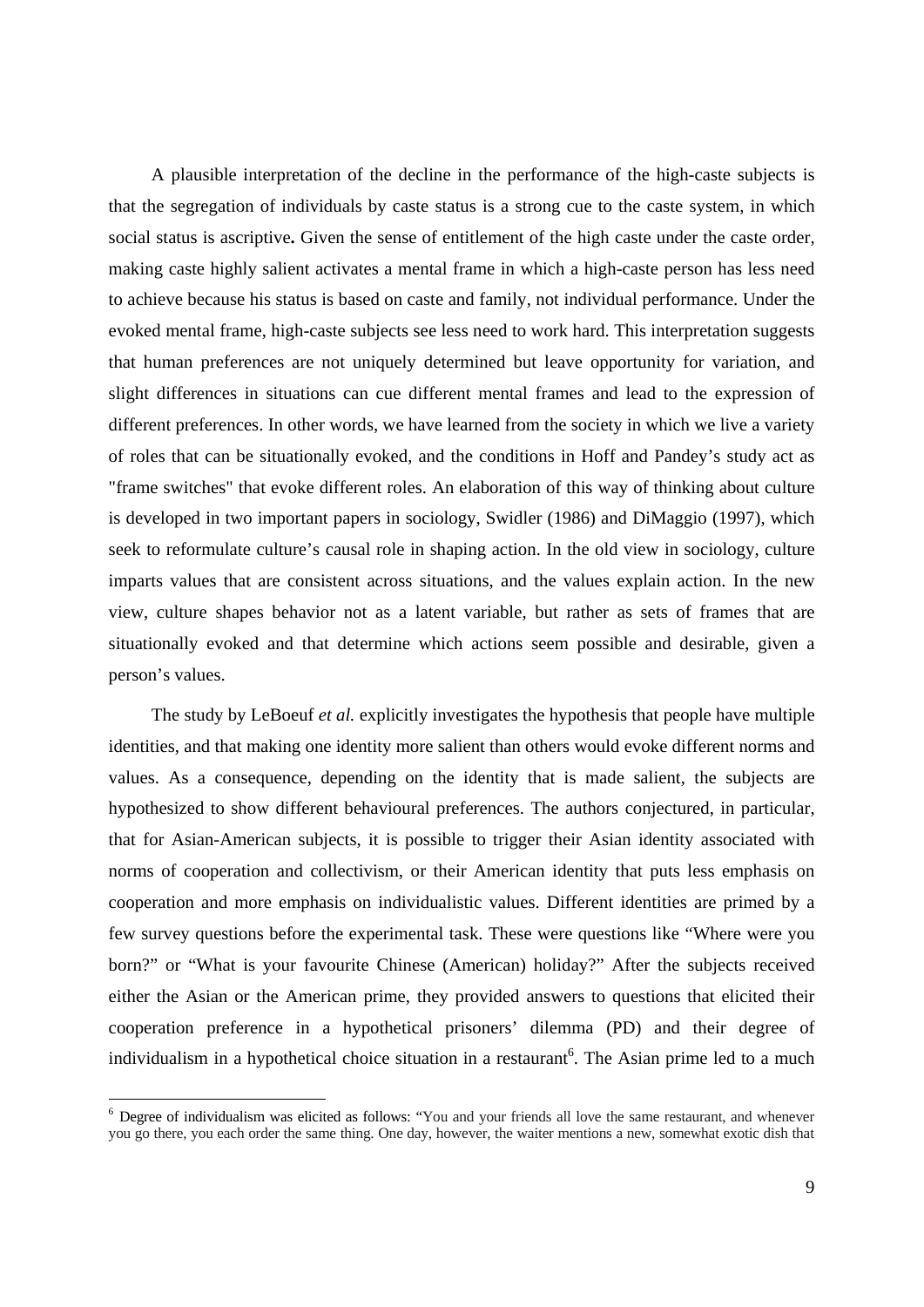lower defection rate in the PD and to a much lower willingness to make and individualistic food choice in the restaurant. $<sup>7</sup>$ </sup>

Benjamin, Choi and Strickland (2010) extend the priming technology applied in the LeBeouf study to show that the Asian prime also renders Asian-American subjects more patient. In contrast to the LeBoeuf et al. study, in Benjamin et al. subjects' preferences were elicited in an incentive-compatible way, lending further credibility to the notion that Asian-American subjects have multiple identities. LeBeouf *et al*. also show that the notion of multiple identities is not restricted to ethnic categories; it is possible to prime a "family-oriented" identity, which triggers values related to family obligations, or an "occupation-oriented" identity associated with obligations to one's firm. Thus, just as the visual frames illustrated in Figures 1 and 2 shape perception, making an individual's caste status public or using a simple "background questionnaire" can render certain identities more salient and induce the subjects to align their behaviour with the values and commitments associated with that identity.

The examples mentioned above suggest that individuals may have multiple preference orderings that can be shaped by the social environment and the prevailing institutions. While the notion that an individual may have multiple preference orderings may sound strange, it is no more unusual than the notion that one and the same picture can represent two different – mutually exclusive – animals, as in Figure 3. Very small changes in the visual environment may have a decisive influence of which animal one can see. If one slightly covers, for example, the rabbit's nose in Figure 3, one can see only the duck; if one covers part of the duck's bill, one can only see the rabbit. This means that slight changes in the lighting conditions that change the ease with which the rabbit's nose or the duck's bill can be seen will have a decisive influence on which animal an observer perceives. In the same way, slight changes in the social mindset in which individuals find themselves as a result of priming one or another aspect of an institution

sounds quite good to you. To your surprise, your friends do not find the special dish as interesting as you do. In fact, one of them says it sounds ''weird." This makes you somewhat nervous about the meal, but still, you find it appealing. The time comes to place your order. What do you think you would do? Order the traditional meal that I always order. Order the new, special meal, regardless of what my friends say."

<sup>&</sup>lt;sup>7</sup> The prime's impact on cooperation behavior could be due to its effect on subjects' beliefs about others' cooperation or it could have changed preferences. See also footnote 5. Thus, future research should control for beliefs, and subjects should be bear real consequences from their choices in a PD game instead of answering a hypothetical PD question.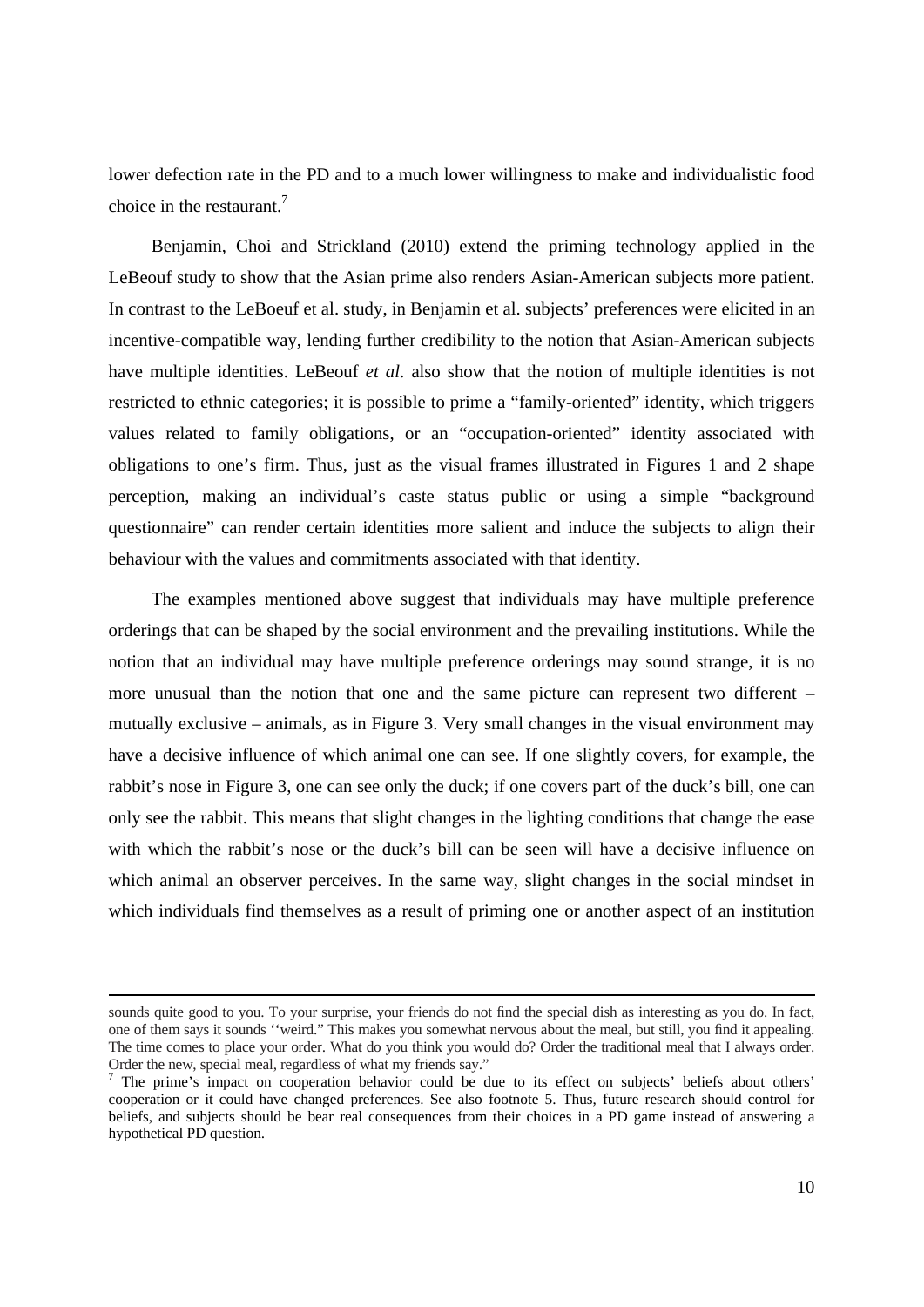may affect the way in which people think about themselves, *i.e*. they may affect which preference ordering becomes salient in a given situation.

In other words, the susceptibility of preferences to elicitation, framing, anchoring, and identity primes implies that legal institutions and the prevailing interaction patterns may influence human behaviour not only by affecting constraints and beliefs, but also by affecting preferences. In this view, social institutions do not just impose constraints and shape beliefs about others' behaviour, but are also preference-elicitation devices, frames, and anchors that may render particular identities, and thus particular values and normative commitments, more salient.

#### **3. The Potential Economic and Social Consequences of Endogenous Preferences**

The impact of social practices and institutions on preferences may have far-reaching consequences, but we still know far too little to trace these consequences with any certainty. This section has, therefore, a more speculative nature. Based on evidence that suggests that "society" influences preferences, we speculate about potentially important implications of these findings. The reader may thus view this section as the outline of a research program that finally aims at identifying the hypothesized implications empirically.<sup>8</sup>

#### *3.1. Endogenous Preferences and the Persistence of Inequality between Social Groups*

Take, for example the finding in Hoff, Kshetramade and Fehr (2011), published in this symposium, that suggests that low-caste status has a negative influence on the willingness to sanction social norm violations altruistically. Compared to a member of a high-status caste, a member of a low-status caste is less willing to punish a social norm violation that hurts a member of his own caste "community" (in the sense of the Hindu word *jati*, the endogamous group within which most social relationships occur). This negative influence of low caste status persists even if we control for wealth, education, and the strength of the prevailing social norms. Both low and high castes consider it as a clear violation of a social norm if an individual does not reciprocate a favour and, thus, both expect harsh punishment of the norm violation by third parties. Nevertheless, third parties from low castes show a markedly lower propensity to punish

<sup>&</sup>lt;sup>8</sup> The interested reader may also consult Etzioni (1985) and Saez-Marti and Zilibotti (2008) who describe further implications of endogenous preferences.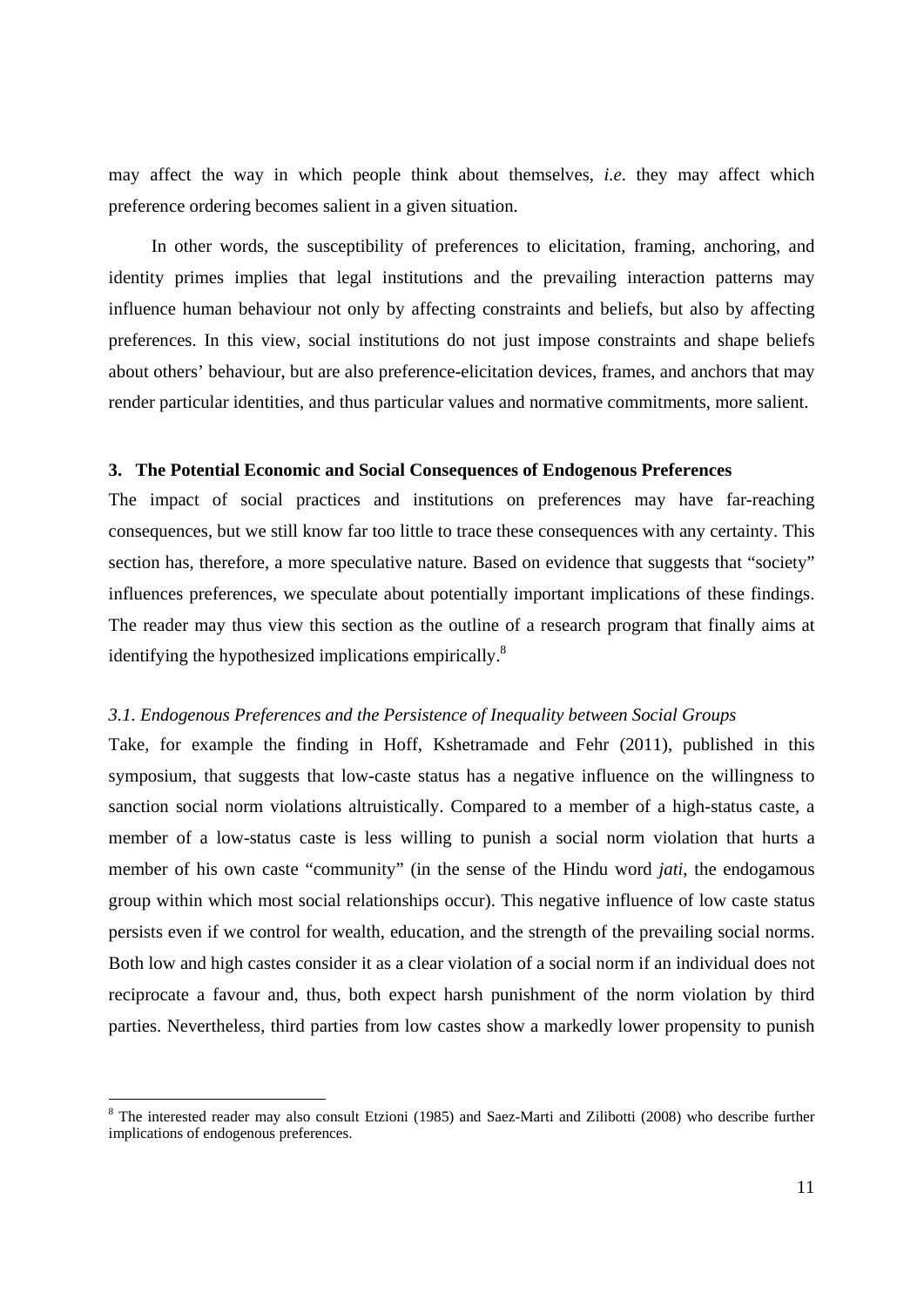non-reciprocation regardless of whether the norm violator or the victim of the violation has lowor high-caste status.

Since contracts involve the mutual reciprocation of favours, an immediate potential implication of this finding is that low castes may be generally less willing to enforce contracts through altruistic sanctioning. Previous evidence (Fehr, Kirchsteiger and Gächter 1997) indicates that altruistic sanctioning is a powerful means of enforcing contracts. A lower willingness to sanction contract violations may thus render the low castes less able to exploit gains from trade because they are less protected – via lower altruistic punishment – from contract violations. In addition, if the lower willingness to punish contract violations is more generally associated with a lower propensity to punish free-riders in collective action, then the low castes would be less able to discipline free-riders and thus to organize collective action. This reduced ability for collective action might have consequences for their ability to improve their status through political means. Taken together, this chain of arguments might mean that the caste system exerts a self-perpetuating influence on social preferences that renders the low castes less able to change the caste system. The endogeneity of the willingness to sanction altruistically thus may be part of a vicious circle that contributes to societal rigidity.

### *3.2. The Potential Role of Endogenous Preferences in Group Conflicts*

One reason why violent conflicts between groups and societies are often so difficult to end is that in the process of war, preferences may change. Voors et al. (forthcoming) show that the intensity of civil war has a significant impact on time, risk and social preferences. Individuals in Burundi who happen to live in regions with higher levels of violence are more risk-seeking and less patient in a preference elicitation experiment. In addition, the individuals in those violent regions are more altruistic towards each other. These findings are robust to controls for a wide range of household and community characteristics, including the application of plausible instrumental variables. Likewise, Gneezy and Fessler (2011) provide experimental evidence that during the recent war between Israel and Hezbollah, individuals were more willing to sanction others for greedy behaviour, or to reciprocate generous acts, than these populations had been nine months before the war, or were one year after the war. Bauer *et al*. (2011) conducted an experiment with children that shows that those children who were more affected by warfare during the conflict between Russia and Georgia display more altruism towards in-group members. Note that these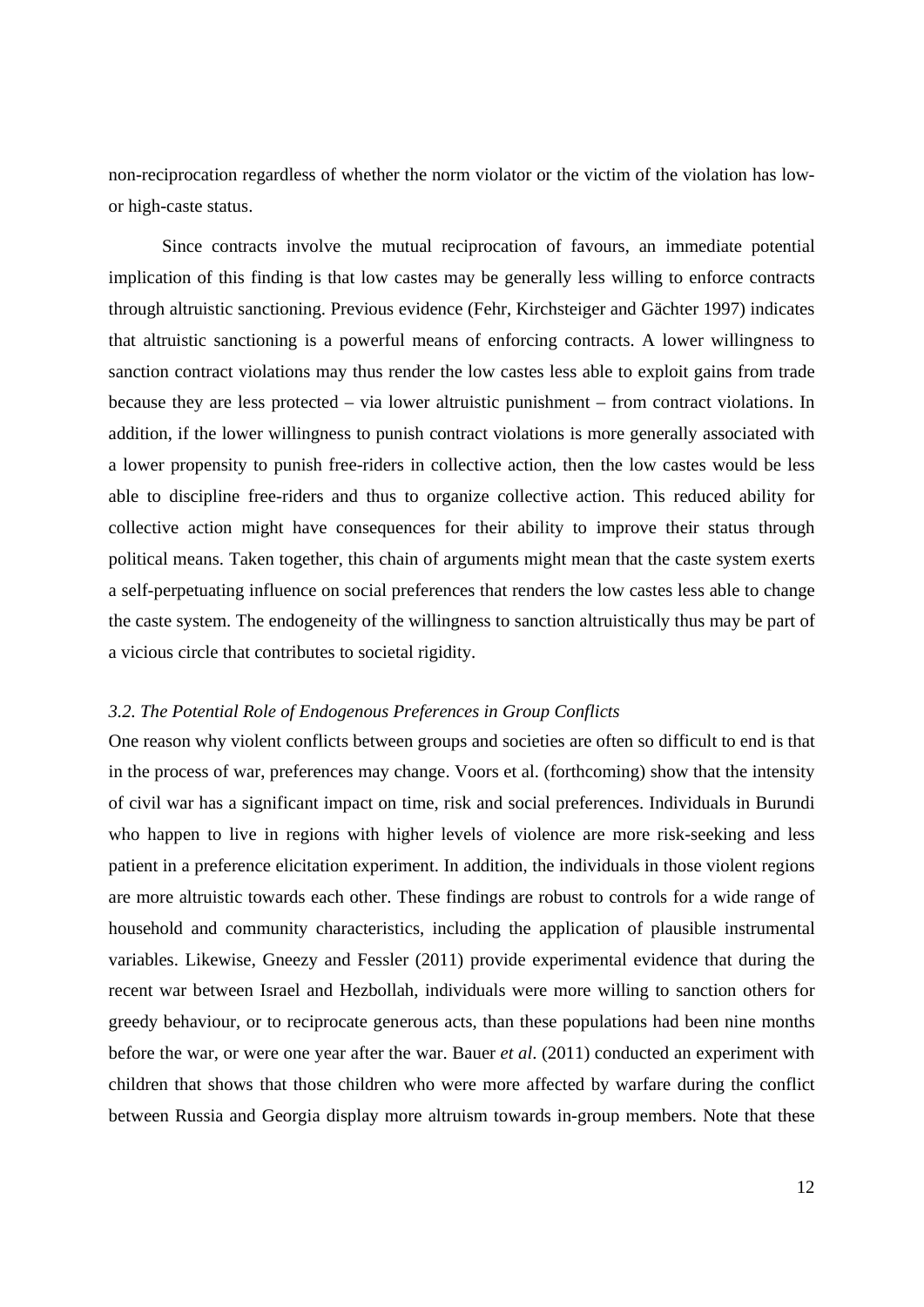findings establish more than the mere existence of in-group favoritism; they suggest that intergroup conflicts may increase it.

The effect of group conflicts on time, risk, and social preferences may affect the dynamics of group conflicts. For example, if a war increases in-group altruism, people will be more likely to contribute to collective action against the enemy, which may perpetuate the inter-group conflict.<sup>9</sup> Likewise, if a war increases the willingness to take individual risks, individuals will be more willing to engage in risky behaviors against the enemy. Finally, if wars make people impatient, this impatience may also extend to the perceived future returns from peace. If these returns are discounted more steeply, people will be less willing to support peace agreements between the conflicting parties. Thus, the potential impact of inter-group conflict on preferences introduces a whole new dimension of effects that may help explain why reaching a peace agreement in entrenched conflicts is so difficult.<sup>10</sup>

## *3.3. Endogenous Preferences and the Role of the Law: Entitlements and Default Rules*

Preferences may also be directly affected by legal changes, such as an increase or a decrease in minimum wage laws. Standard economic models of the labour market assume that workers' reservation wages are not *directly* affected by changes in the legal minimum wage. Of course, for a *given* reservation wage, variations in the minimum wage may affect the willingness of workers to accept a job, but the legal minimum wage is assumed to have no effect on the reservation wage. In a recent laboratory minimum wage experiment, Falk, Fehr and Zehnder (2006) show that the subjects' reservation wages differ depending on whether they have previously experienced a situation with a minimum wage or not. Subjects who had experienced a minimum wage previously, but for whom the minimum wage was abolished, displayed much higher reservation wages compared to subjects who had never experienced a minimum wage. Thus it

1

<sup>&</sup>lt;sup>9</sup> The findings of Abbink *et al.* (2010) also suggest that the presence of intergroup conflict may render subjects so willing to punish those who don't contribute their fair share to the group's collective action that the groups collectively spend more on the "prize" over which they are fighting than it is worth to them.

<sup>&</sup>lt;sup>10</sup> There may be an additional effect of conflict on preferences through the effect on shared understandings. The capacity for collective action is a matter not just of groups' sharing interests, but also of a shared understanding of the elements of a problem and its solution. In this view, the failure to act collectively can stem from the groups' failure to ascribe a common meaning to a given situation. This problem may be especially severe in countries characterized by endemic conflict, where institutions that might otherwise provide frames for a common understanding of a situation have been weakened or destroyed (Gauri, Woolcock, and Desai, 2011).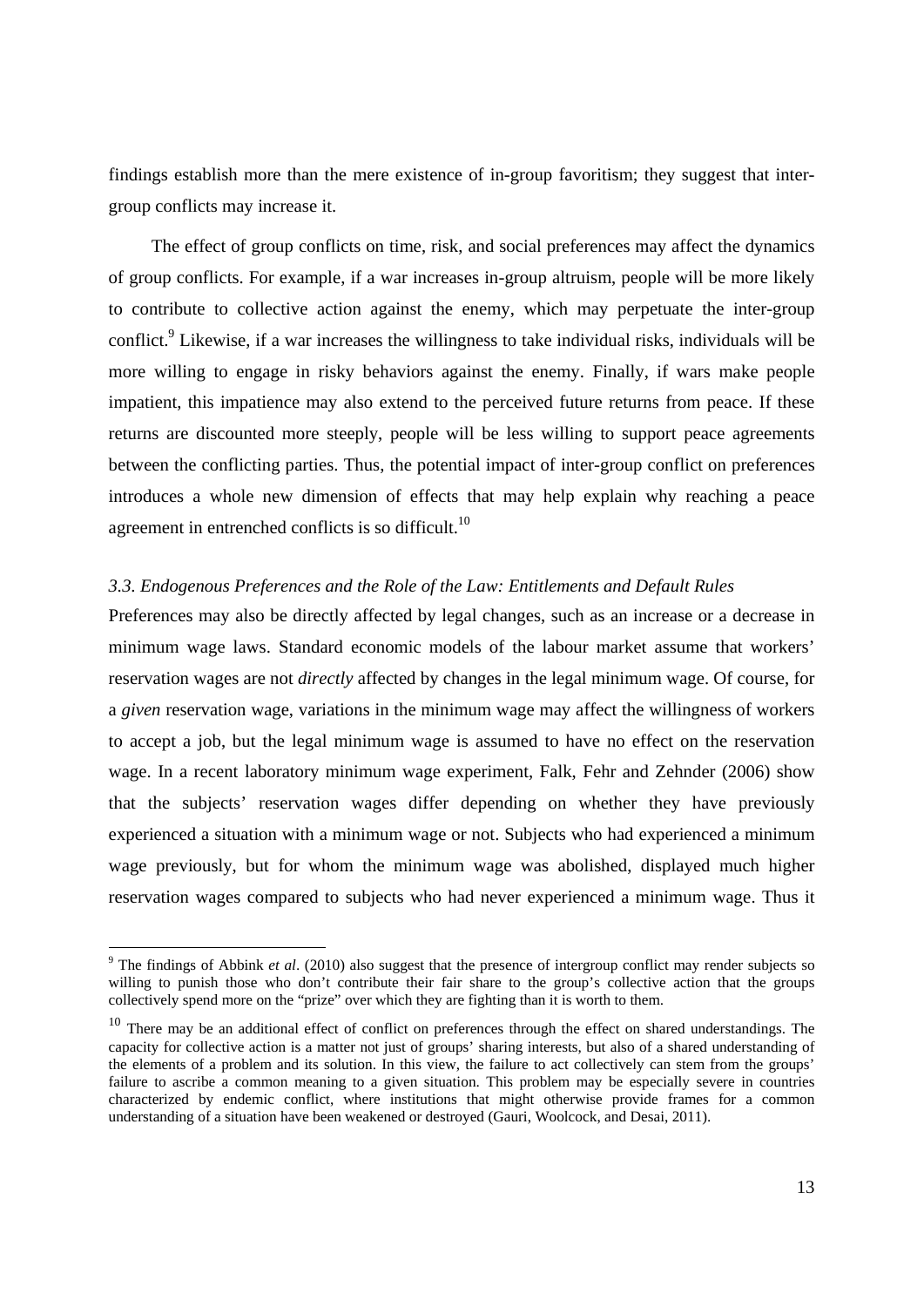seems that minimum wage laws create a kind of entitlement effect that affects subjects' preferences, because they are less willing to work for a given wage after the experience o a legal minimum wage.

These findings suggest that laws have a much deeper impact on human behaviour than just changing constraints and beliefs. They may also affect what is considered as normatively legitimate, which may directly affect economic outcomes. In Falk, Fehr and Zehnder, the impact of history on subjects' reservation wages changes actual wages and employment in the experiment. There are hysteresis effects not, as in the standard model, through *e.g*. fixed costs, but instead through changes in preferences.

An anomaly that has attracted a great deal of attention is the effect of default options on decisions. Default options appear to have very large consequences for choices that people make over retirement savings, insurance plans, and organ donation. For instance, in Austria, consent to being an organ donor is the default option, so that not consenting requires an active decision to opt out. Here the effective consent rate is 99.98% (Johnson and Goldstein 2003). Just over the border in Germany, consent to being an organ donor requires opting out of the default option, and the proportion of individuals who are organ donors is 12%.

Several factors consistent with the standard economics view that individuals have fixed preferences could contribute to this vast difference in consent rates: Filling out a form to opt out may have a high disutility. The default option may suggest that the norm is to contribute and individuals may value meeting others' expectations, or they may implicitly reciprocate a favor if they believe that most others will also be organ donors. Perhaps differences in education, transplant infrastructure, or religion influence contributions. But another possible explanation, outside the classical economics view, is that preferences for organ donation are constructed at the time of decision. In that view, choosing the default option is favored because it avoids the cost of making an active decision.

A test that can provide evidence for the constructed preference view is that individuals who have not made up their mind, but not other individuals, can be nudged to contribute to the public good by a manipulation that makes them think about it. In this symposium, Stutzer, Goette, and Zehnder (2011) test this prediction in a field study of blood donations by the Swiss Red Cross in Zurich. All potential donors are asked in a questionnaire to indicate YES or NO to the question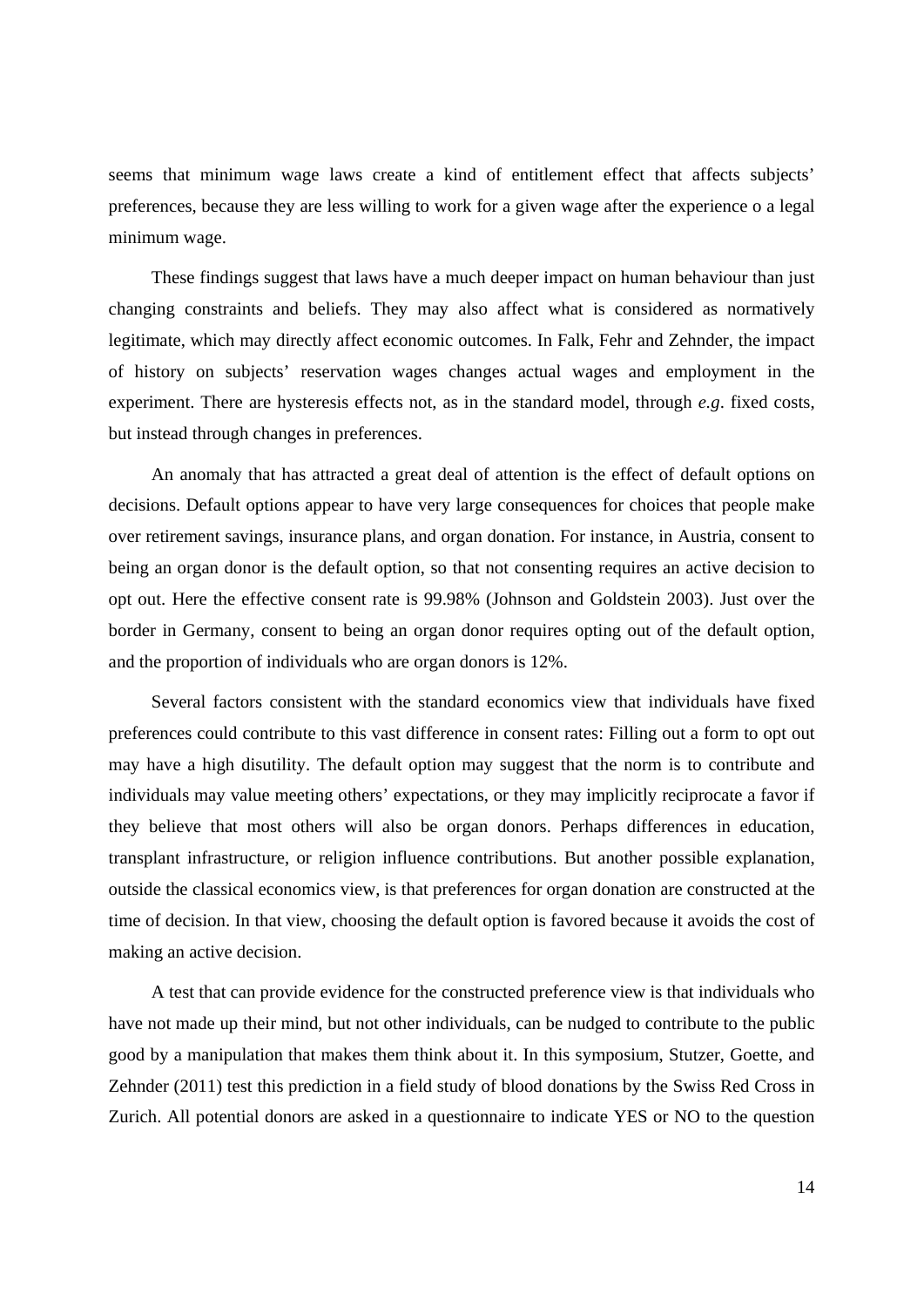"Do you feel sufficiently informed about the importance of donating blood?" The study randomly assigns individuals to three groups: in the control group there is no intervention; in the "strong active decision group" (hereafter strong AD), individuals are asked to either agree to participate at a specific date and time, or alternatively to refuse to participate in the blood drive by checking a box. The third group, the "weak AD group," is the same as the strong AD group except that an individual is given the *additional* option to check a box indicating that he does not want to make a decision now about donating blood. Under standard assumptions, where individuals are assumed to know their preferences, the AD interventions should have no effect. Under the constructive preferences view, the AD interventions would have a larger effect on the subpopulation that felt they were not sufficiently informed about the importance of blood donation.

The findings support the hypothesis that preferences in many domains do not exist for many individuals. On the one hand, individuals who have not made up their mind about blood donations can be nudged to donate by a subtle manipulation that makes them think about donating blood. On the other hand, the treatment is ineffective for those who have already made up their mind. The difference in how individuals in the two groups respond to the two treatments is significant. Despite the subtlety of the treatment, it leads to a statistically significant effect in the predicted subgroup of subjects. Moreover, the effect is quantitatively large—the strong AD intervention increases the proportion of blood donors by 8 percentage points, which represents a doubling of the sample average of 8 percent. This paper demonstrates a precise mechanism through which default options work: Some individuals have not formed a preference, and those individuals tend to choose the option that permits them to avoid making an active decision. If there is no such option—that is, if individuals have to check a box to explicitly agree or explicitly refuse to give blood—then more individuals will construct a preference. As long as some of those who are forced to construct a preference wish to give blood, the AD treatment will increase the number of individuals who freely show up (some days later) to donate blood. Stutzer *et al*. provides new evidence against the classical economics view that individuals have fixed preferences that are easily accessible to them.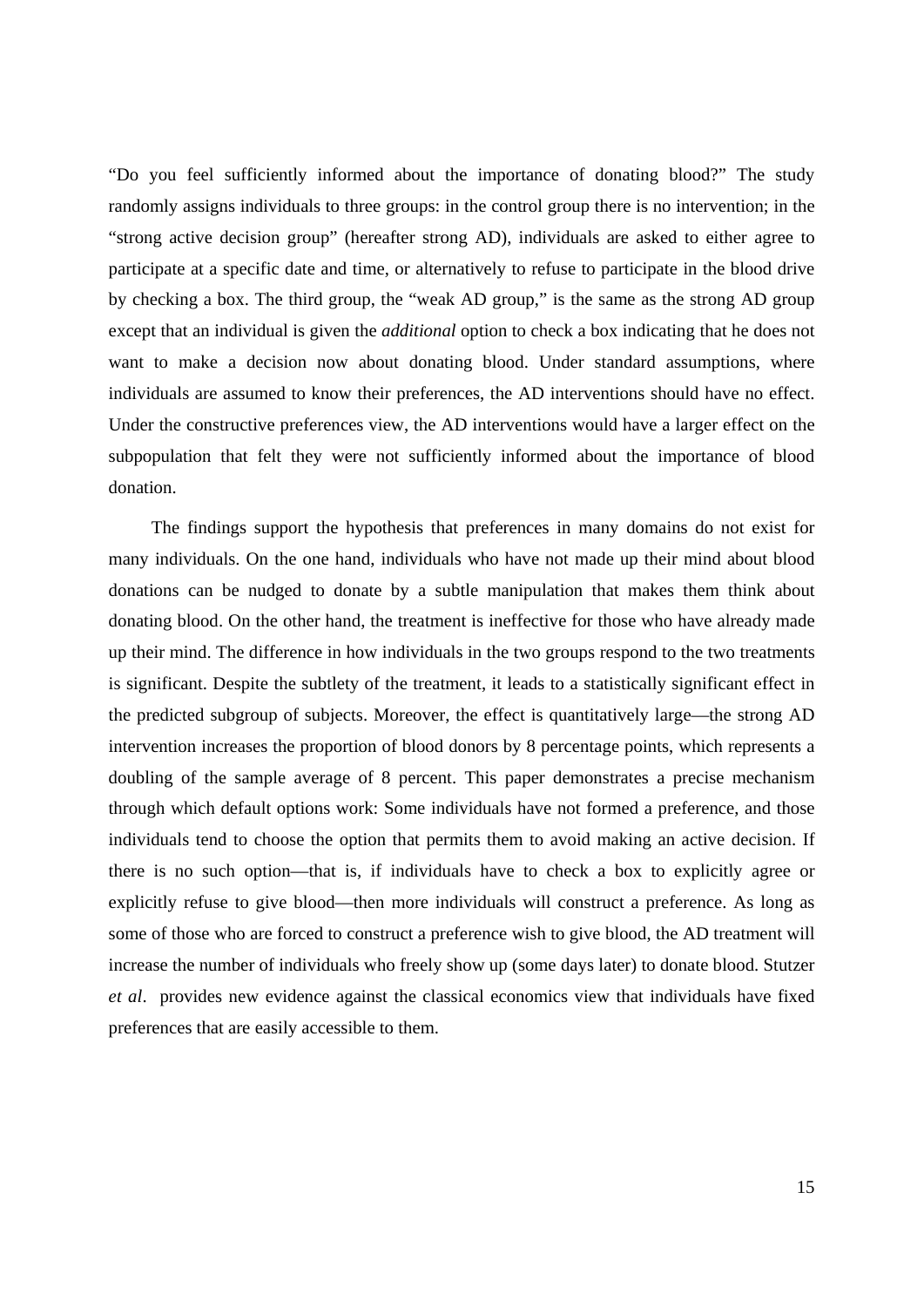## *3.4. The Size of the Welfare State, the Demand for Social Insurance, and Parents' Incentive to Instill Work Norms in their Children*

A longstanding puzzle is the considerable difference between Western Europe and the US in the size of the welfare state. Several reasons have been put forward as an explanation for this difference; among them are differences in political institutions, and ethnic heterogeneity (Alesina and Glaeser 2004) or self-fulfilling beliefs and multiple equilibria (Piketty 1995, Bénabou and Tirole 2005). However, it may also be the case that the willingness to migrate to the US has historically been associated with different ideologies and these ideologies may have affected the population's preferences. In order words, the US population may have a different demand for social insurance and this may be another reason for the differences in the welfare state. A recent paper (Naef et al. 2011) provides evidence for the hypothesis that the US population is less risk averse than the German population. Whether this preference difference holds more generally between the US and Europe is, however, not known.

Eugster et al. (2011), in this symposium, study the impact of differences across language groups in the demand for social insurance across the cultural boundary defined by German and "Latin" (*i.e*. French, Italian, and Romansh) language groups in Switzerland. The authors use a regression discontinuity design to identify cultural differences in the demand for social insurance. The Swiss case is well-suited for this research design because on both sides of the language border exactly the same legal system prevails. This means that the supply of social insurance (*e.g.* unemployment insurance, the retirement system, maternity leave, etc.) is identical. In addition, the wealth distribution, the probability of becoming unemployed, and other risks are similar on both sides of the border. Eugster *et al.* use data from referenda over the period 1980-2009 to document a persistent difference in the demand for social insurance – the German group expresses a much lower demand than the Latin group. These two groups are at opposite ends of scale defined by average responses in countries to the question whether government should do more to redistribute income. Eugster *et al.'s* findings suggest that even among groups with the same economic fundamentals, there can be large and long-lasting differences in the demand for social insurance.

A neat example of how the welfare state may shape preferences with regard to labor supply is Lindbeck and Nyberg (2006). They explicitly examine the influence of the welfare state on parents' incentive to instill preferences for hard work ("work norms" for short) in their children.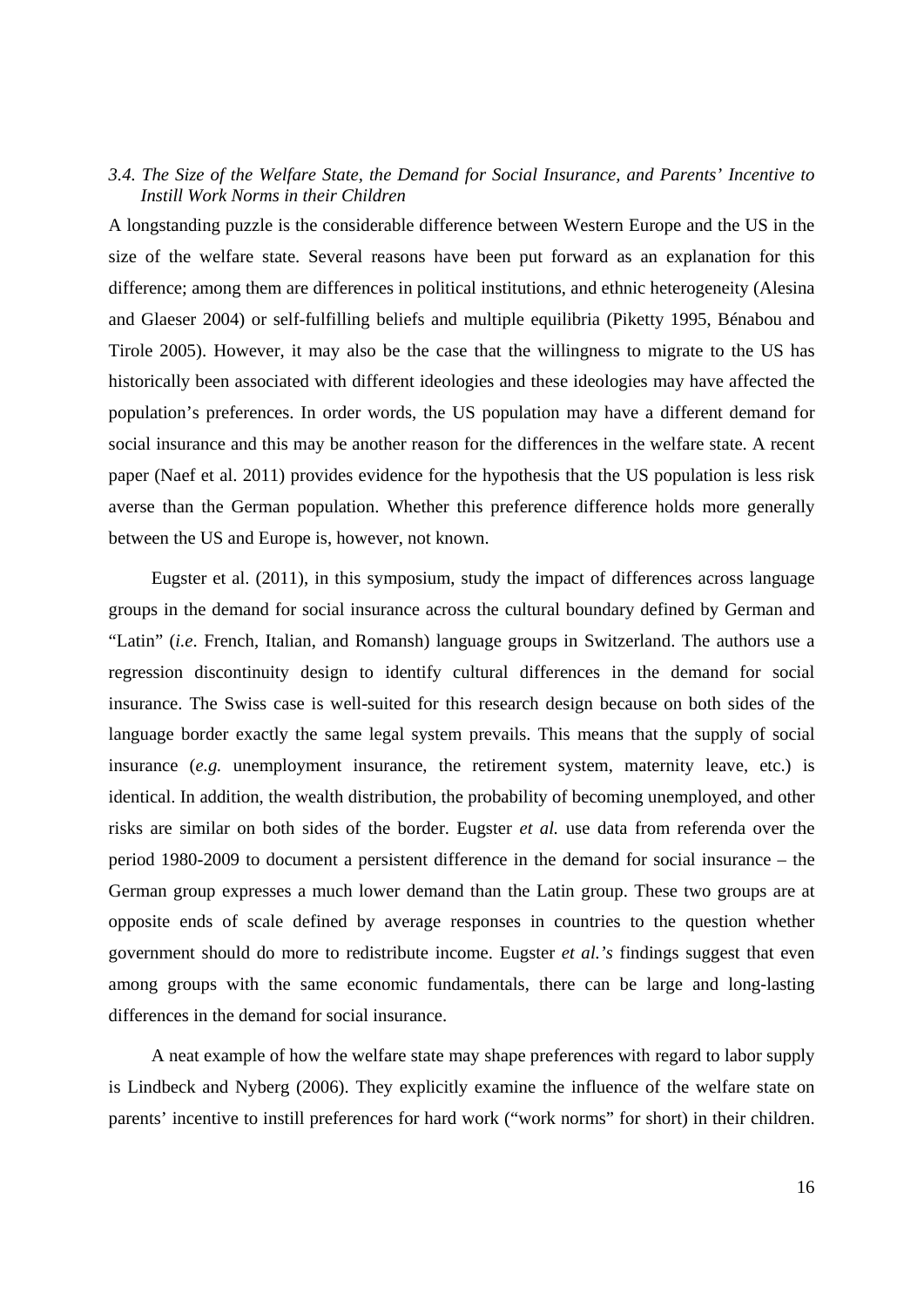Altruistic parents have a reason to care about their children's preferences for work because if the grown-up children suffer from economic hardship, the parents will want to help them. The stronger the work norms of the children, the less will the parents have to help them. Altruistic parents have, therefore, an economic reason to instill strong work norms in their children. However, if the welfare state takes over the obligation to help children who happen to suffer economic hardships, the parents have less incentive to instill work norms in their children. Lindbeck and Nyberg develop a theory that formalizes these intuitions. Interestingly, data from the World Values Survey in 1998 are consistent with their account. The seven countries that rank lowest in terms of the share of respondents who consider a willingness to work hard important to learn at home are advanced European welfare states. Denmark, where only 2 percent of the respondents hold this view, ranks last out of 42 countries, followed by Sweden, Finland, Norway, the Netherlands, Austria, and West Germany.<sup>11</sup>

### **4. Conclusion**

-

Over two decades ago, when economists were laying the groundwork for an economics in which information was endogenous, Stiglitz (1985) argued that the standard theory "is not robust to slight alterations in the informational assumptions. It is but a special—and not very plausible— 'example' among the possible set of informational assumptions which can be employed to characterise an economy" (p. 21). Here we have suggested that the assumption of exogenous preferences—unaffected by the outcomes in society—is but a special and not very plausible example among the possible set of assumptions about preferences that can be employed in explaining economic outcomes.

A considerable body of research suggests that institutions may have effects that go far beyond the incentives that they provide – they may create framing and priming effects that influence the accessibility of memories and the perception, interpretation and, hence, the meaning of facts. It is possible that exposure to certain institutions and environments influences whether in a figure such as Figure 2, some societies have the ability to see that the two lines are

 $11$  Another interesting paper on the importance of endogenous preferences is Doepke and Zilibotti (2008). They develop a theory of preference formation that is a key component in explaining the reversal of fortunes between the landowners and the emerging bourgeoisie at the outset of the industrial revolution. In their approach, economic incentives induce parents to instill particular preferences in their children (e.g. a strong work ethic and a low discount rate in the case of the middle classes at the outset of the industrial revolution); these preferences in turn have important effects on economic development and social stratification.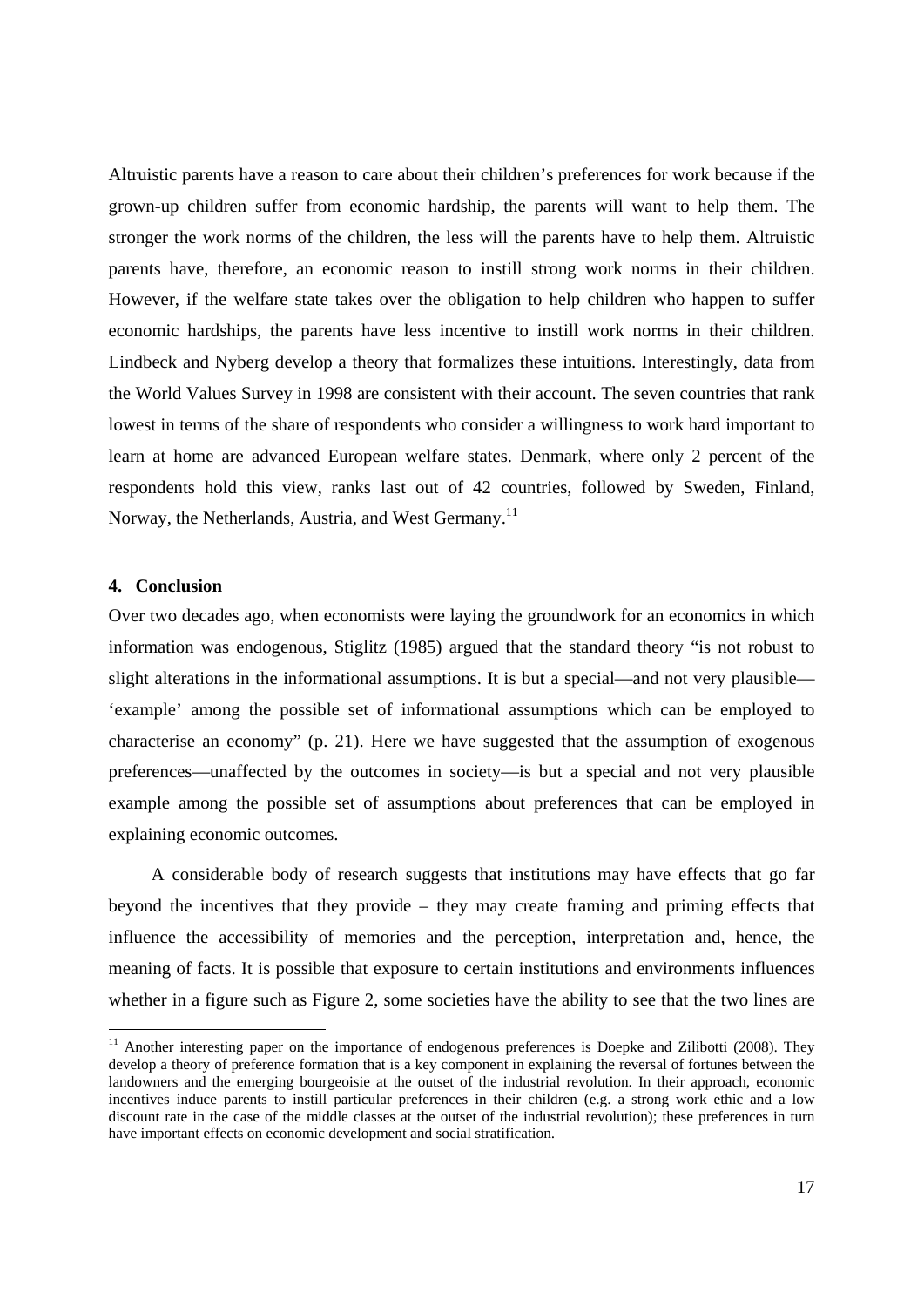equal, while people in other societies lack this ability. The cross-cultural experiments by Segall et al. (1966) document striking cultural differences in the susceptibility of people to the Müller-Lyer illusion. In a few societies, the illusion was completely absent while among European and US subjects the illusion was strongest. Segall *et al.* (1966) suggest that the exposure to "carpentered corners" of modern environments may have favoured certain optical calibrations and visual habits that perpetuate the illusion. Thus, in line with Henrich, Heine, and Norenzayan (2010, p. 64), one may ask the question: If "even a process as apparently basic as visual perception can show substantial variation across populations, …. what kind of psychological processes can we be sure will not vary?"

The recent work in psychology and economics has implications that are only beginning to be explored for the examination of the question how different aspects of society affect preferences, but which promise to undermine long-held standard assumptions in economics. If historical institutions shape preferences, which shape the choice of public policies and their effects, then societies almost surely have different optimal paths of development. If individuals understood these processes, they could design policies to nurture or dampen desirable preferences and in turn shape the paths of economic change. At a minimum, these findings should give pause to those who accept WTAs, WTPs, and market prices as stalwart guides to welfare.<sup>12</sup>

In a plea for bringing cultural elements into economic models, McCloskey (1998) imagines the following riposte by an economist defending the standard paradigm in which there is no role for culture: "Give me a break: I'm not in the business of explaining all behaviour. I propose merely to explain some portion, and in many cases a large portion." (p. 308)

If culture had just a "level" effect on the performance of economies, something like the initial "imprinting" of preferences with anchors that was done in Ariely *et al.* (2003), but an imprinting that was done just once and so could be treated as a fixed effect, then this objection would stand on solid ground. Economists would not be able to explain certain level effects leave that to the Department of Psychology or Sociology, as McCloskey's imagined interlocutor says—but they could still explain the behavioural changes in response to changes in constraints. A growing literature provides some evidence, on the contrary, that preferences change in

1

 $12$  For an early discussion of the consequences of endogenous preferences for welfare economics see Gintis (1972).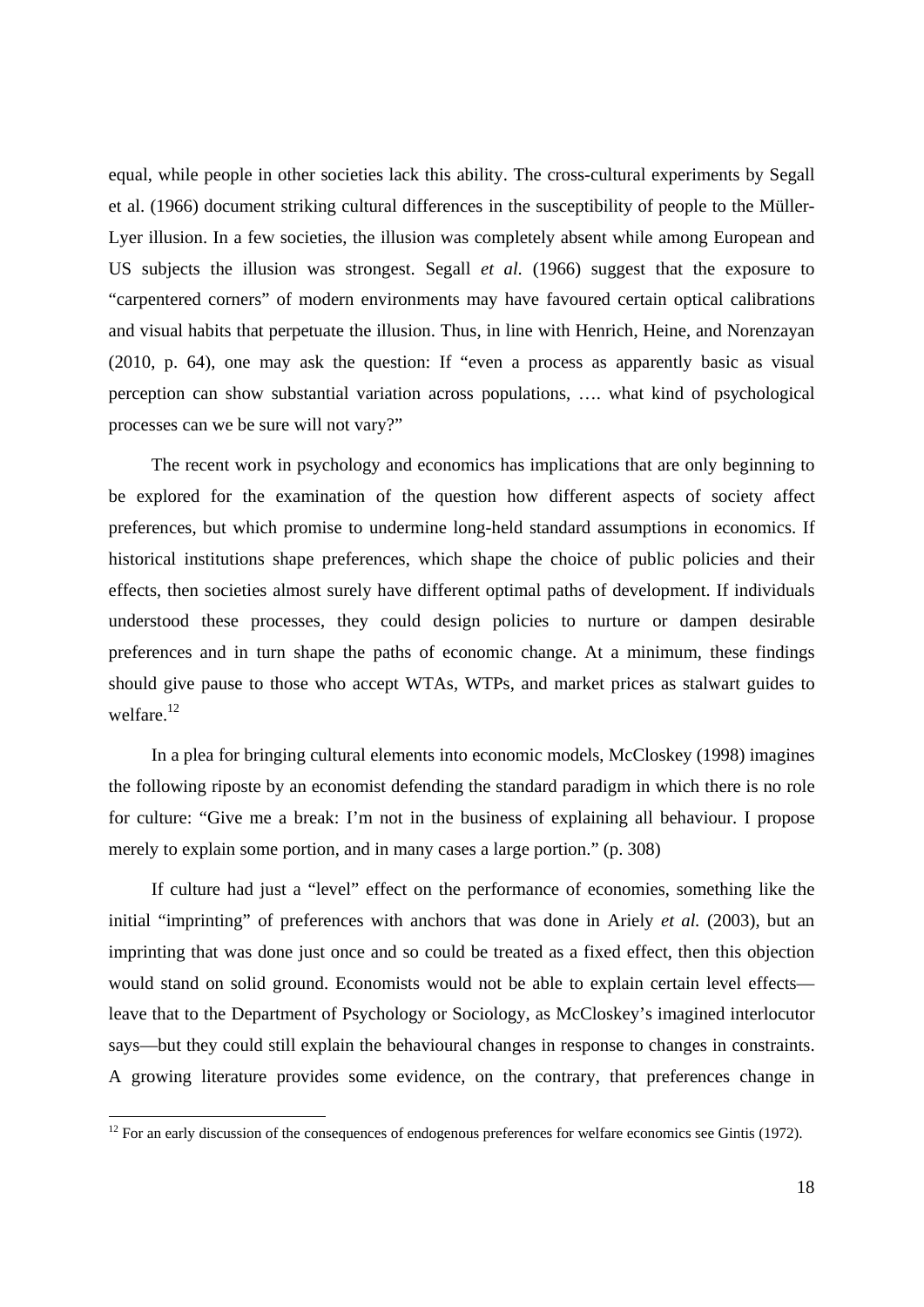response to changes in social institutions and that such changes may be central to the process of economic and societal change—in the degree and persistence of group inequality, the tenacity of hostilities between warring groups, the pressures on the European welfare state, to name just a few. We look forward to seeing the new areas of research that the perspective of endogenous preferences will open up.

#### **References**

- Abbink, K., Brandts, J., Herrmann, B. and Orzen, H. (2010). 'Intergroup conflict and intra-group punishment in an experimental contest game', *American Economic Review,* vol*.* **100**(1), pp. 420-477.
- Alesina, A. and Glaeser, E. L. (2004). *Fighting Poverty in the US and Europe A World of Difference*, Oxford: Oxford University Press.
- Ariely, D., Loewenstein, G. and Prelec, D. (2003). 'Coherent arbitrariness: Stable demand curves without stable preferences', *Quarterly Journal of Economics,* vol. **118**(1), pp. 73-105.
- Bauer, M., Cassar, A., Chytilova, J. and Henrich J. (2011). 'Warfare increases egalitarian and parochial motivations in children', mimeo, Charles University Prague.
- Becker, G. and Stigler, G.J. (1977). '*De gustibus non est disputandum'*, *American Economic Review,* vol. **67** (2), pp. 76–90.
- Bénabou, R. and Tirole, J. (2005) 'Belief in a just world and redistributive politics', *Quarterly Journal of Economics*, vol. **117**, pp. 871-915.
- Benjamin, D.J., Choi, J.J. and Strickland, A.J. (2010).'Social identity and preferences', *American Economic Review*, vol. **100**(4), pp. 1913-1928.
- Bowles, S. (1998). 'Endogenous preferences: The cultural consequences of markets and other economic institutions', *Journal of Economic Literature,* vol. **36** (1), pp. 75-111.
- Bruhin, A., Fehr-Duda, H. and Epper, T. (2010). Risk and rationality: uncovering heterogeneity in probability distortion', *Econometrica*, vol. **78**(4), pp. 1375 – 1412.
- Cooper, D. J. and Kagel, J. (forthcoming). *'Other Regarding Preferences: A Survey of Experimental Results'. in J. Kagel and A. Roth (eds.), The Handbook of Experimental Economics*, Vol. 2, Princeton: Princeton University Press.
- DiMaggio, P. (1997). 'Cullture and Cognition', *Annual Review of Sociology*, vol. **23**, pp. 263- 287.
- Doepke, M. and Zilibotti, F. (2008). 'Occupational Choice and the Spirit of Capitalism'. Quarterly Journal of Economics 123(2), pp. 747-793.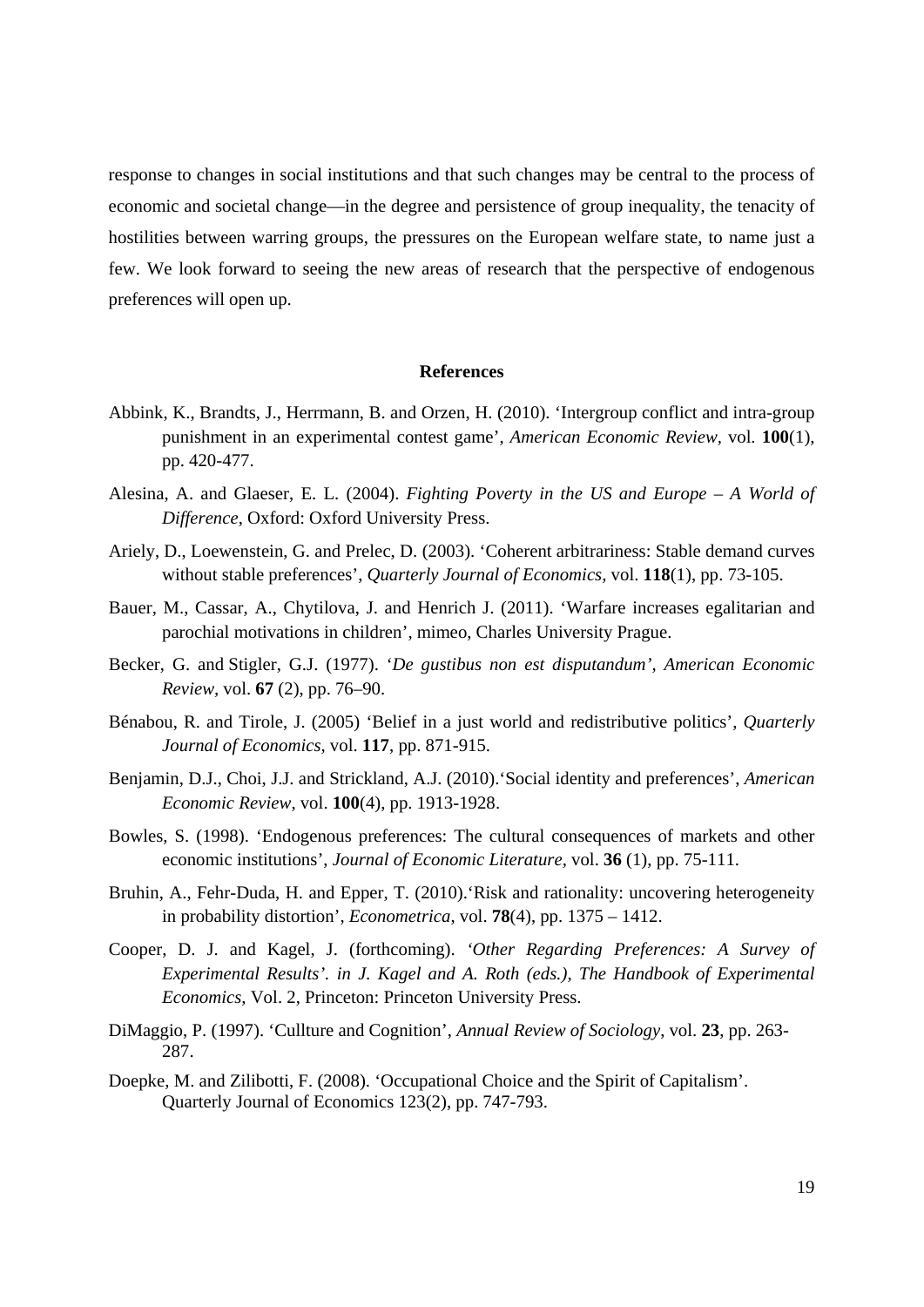- Ellingsen, T., Johannesson, M., Mollerstrom, J., Munkhammar, S., (2011).'Social framing effects: Why do situational labels affect cooperation?', mimeo, Stockholm School of Economics. Available at: http://www2.hhs.se/personal/ellingsen/pdf/FramingEconQ1.pdf.
- Etzioni, A. (1985). 'Opening the preferences: a socio-economic research agenda',*Journal of Behavioral Economics*, **14**(1), pp. 183-198.
- Eugster, B., Lalive, R., Steinhauer, A. and Zweimuller, J. (2011). 'The demand for social insurance: does culture matter?' *Economic Journal*, this issue.
- Falk, A., Fehr, E. and Zehnder, C. (2006). 'Fairness perceptions and reservation wages—the behavioral effects of minimum wage laws', *Quarterly Journal of Economics,* vol. **121** (4), pp. 1347-1381.
- Falk, A. and Fischbacher, U. (2006). 'A theory of reciprocity'. *Games and Economic Behavior*, vol. **54**(2), pp. 293-315.
- Fehr, E., Gachter, S. and Kirchsteiger, G. (1997). 'Reciprocity as a contract enforcement device: experimental evidence', *Econometrica*, vol. **65**(4), pp. 833-860.
- Fehr. E. and Schmidt, K. M. Schmidt (2003). 'Theories of fairness and reciprocity—Evidence and economic applications,' in M. Dewatripont, L.P. Hansen, and S. Turnovsky, (Eds.) *Advances in Economics and Econometrics.* vol. 1, Cambridge University Press, pp. 208- 257.
- Fischbacher, U., Gachter, S. and Fehr, E.(2001). 'Are people conditionally cooperative? Evidence from a public goods experiment', *Economics Letters*, vol. **71**(3), pp. 397-404.
- Frederick, S., Loewenstein, G., O'Donoghue, T. (2002). 'Time discounting and time preference: a critical review', *Journal of Economic Literature,* vol. **40**(2), pp. 351-401.
- Gauri, V., Woolcock, M., and Desia, D. (2011). 'Intersubjective meaning and collective action in 'fragile' societies', World Bank Policy Research Working Paper 5707, Washington DC.
- Gintis, H. (1972). 'A radical analysis of welfare economics and individual development', *Quarterly Journal of Economics*, vol. **86**(4), pp. 572-99.
- Gneezy A. and Fessler, D. T. (2011). 'Conflict, sticks and carrots: war increases prosocial punishments and rewards*'*, *Proceedings of the Royal Society B.,* published online before print. June 8, 2011, doi:10.1098/rspb.2011.080.
- Henrich, J., Boyd, R., Bowles, S., Camerer, C., Fehr, E., Gintis, H., McElreath, R. (2001). 'In Search of Homo Economicus: Behavioral Experiments in 15 Small-Scale Societies'. *American Economic Review*, 91(2), 73-78.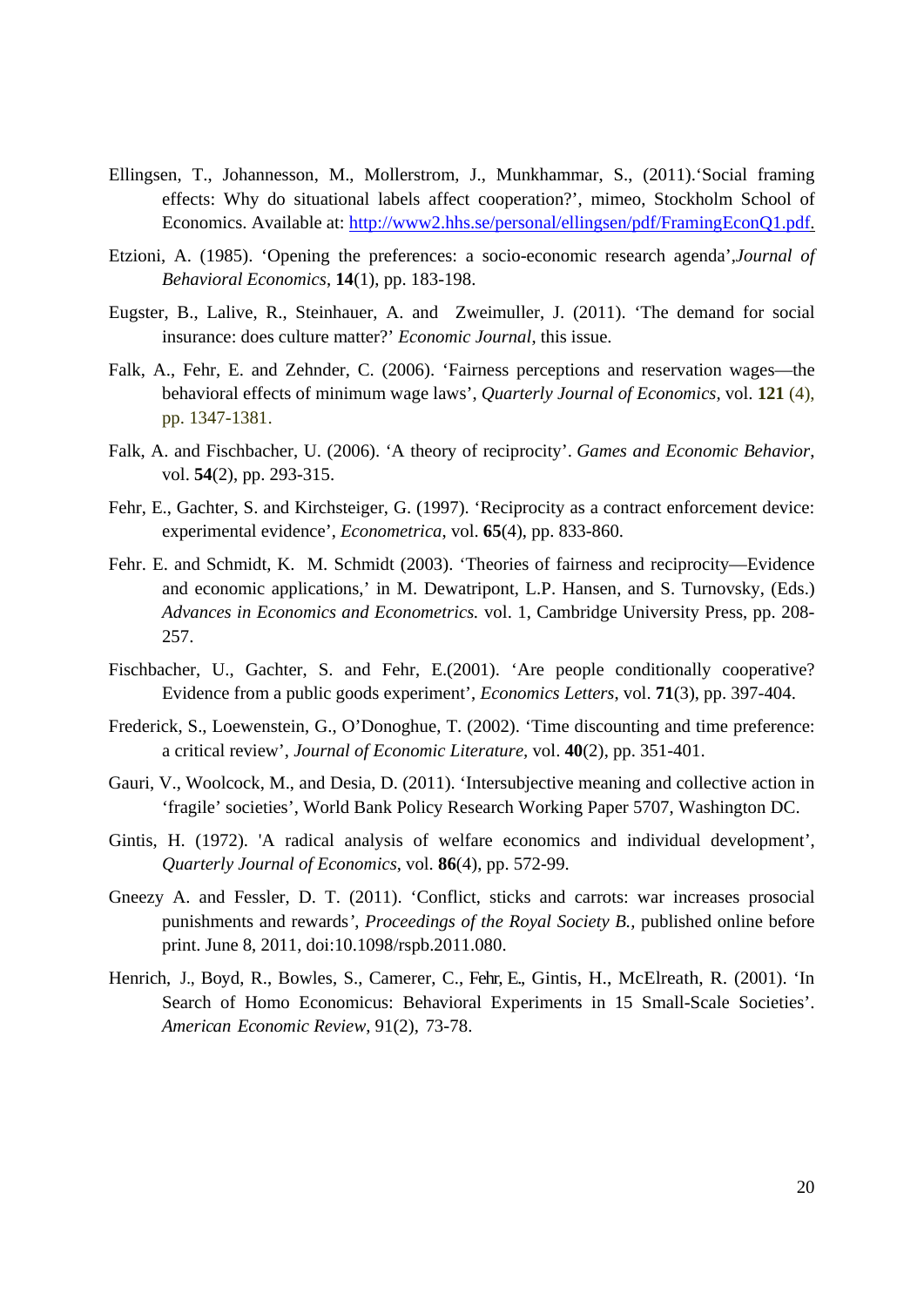- Henrich, J., Ensminger, J., McElreath, R., Barr, A., Barret, C., Bolynatz, A., Cardenas, J.C., Gurven, M., Gwako, E., Henrich, N., Lesogorol, C., Marlowe, F., Tracer, D. and Ziker J. (2010). 'Markets, religion, community size, and the evolution of fairness and punishment', *Science*, vol. **327**, pp. 1480-1484.
- Henrich, J., Heine, St. J. and Norenzayan, A. (2010). 'The weirdest people in the world', *Behavioral and Brain Sciences*, vol. **33**, pp. 61-135.
- Hoff, K., Fehr, E. and Kshetramade, M. (2011). 'Caste and punishment: the legacy of caste culture in norm enforcement', *Economic Journal*, this issue.
- Hoff, K. and Pandey, P. (2006). 'Discrimination, social identity, and durable inequalities', *American Economic Review, Papers & Proceedings,* vol. **96**(2), pp. 206-211.
- Hoff, K. and Pandey, P. (2011). 'Making up people: Experimental evidence on identity and development from caste India', mimeo, World Bank.
- Hsee, C. K. (1996). 'The evaluability hypothesis: An explanation for preference reversals between joint and separate evaluations of alternatives', *Organizational Behavior and Human Decision Processes*, **67**(3), pp. 247-257.
- Johnson, E. J. and Goldstein, D.G. (2003). 'Do defaults save lives?' *Science,* vol. **302**, pp. 1338- 1339.
- Kahneman, D. and Tversky, A. (1979). 'Prospect theory: An analysis of decision under risk', *Econometrica*, vol. **57**, pp. 263-291.
- LeBoeuf, R. A., Shafir, E., and Bayuk, J. B. (2010). 'The conflicting choices of alternating selves', *Organizational Behavior and Human Decision Processes*, vol. **111**(1), pp. 48-61.
- Lichtenstein, S. and Slovic, P. (2006). *The Construction of Preference,* Cambridge,U.K.: Cambridge University Press.
- Lichtenstein, S. and Slovic, P. (1971). 'Reversals of preference between bids and choices in gambling situations', *Journal of Experimental Psychology*, vol. **89**, pp. 46-55.
- Lindbeck, A. and Nyberg, S. (2006). 'Raising children to work hard: altruism, work norms, and social insurance', *The Quarterly Journal of Economics,* vol. **121**(4), pp. 1473-1503.
- McCloskey, D. N. (1998). 'Bourgeois virtue and the history of P and S.' *Journal of Economic History,* vol. **58**, pp. 297-317.
- Naef, M., Fehr, E., Fischbacher, U., Schupp, J. and Wagner G. (2011). 'Decomposing trust explaining national and ethnic trust differences'. Working Paper, Department of Economics, University of Zurich.
- Piketty, T. (1995) 'Social mobility and redistributive politics.' *Quarterly Journal of Economics*, vol. **110**, pp. 551-583.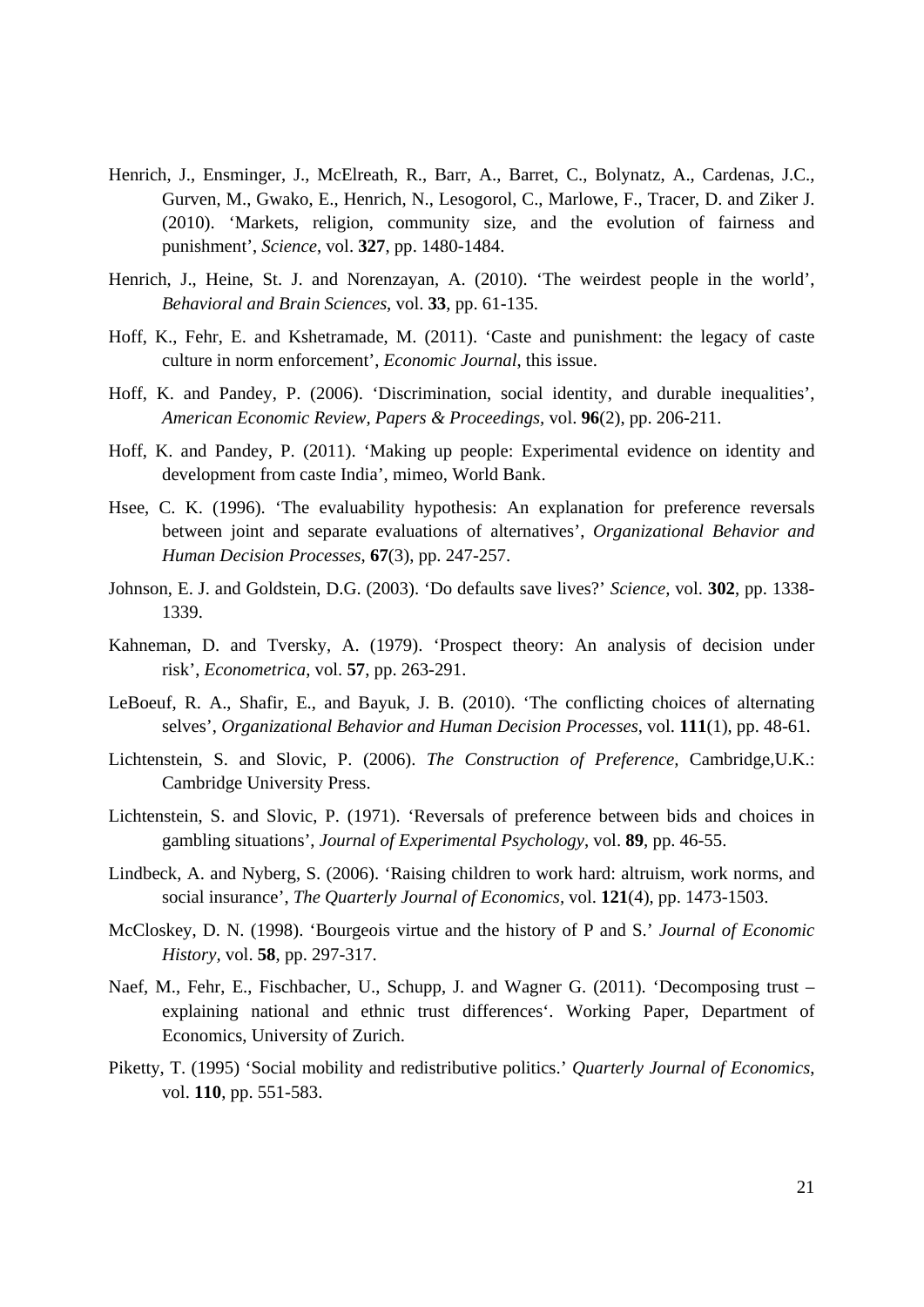- Ross, L. and Ward, A., (1996). 'Naive realism in everyday life: implications for social conflict and misunderstanding'. In Reed, E.S., et al. (Eds.), *Values and Knowledge.* Lawrence Erlbaum Associates, Mahwah, NJ, pp. 103–135
- Saez-Marti, M., and Zilibotti, F. (2008). 'Preferences as Human Capital: Rational Choice Theories of Endogenous Preferences and Socioeconomic Changes'. *Finnish Economic Papers*, 2008, Vol. 21(2), pp. 81-94.
- Segall, M.H., Campbell, D. T. and Herskovits, M. J. (1966). *The Influence of Culture on Visual Perception*, Indianapolis: Bobbs-Merrill Co.
- Starmer, C. (2000). 'Developments of non-expected utility theory the hunt for a descriptive theory of choice under risk', *Journal of Economic Literature*, vol. **37**, pp. 332 – 382.
- Stiglitz, J. E. (1985). 'Information and economic analysis: a perspective.' *The Economic Journal*, vol. **95**, pp. 21-41.
- Stutzer, A., Goette, L. and Zehnder, M. (2011). 'Active decisions and prosocial behaviour: a field experiment on blood donation.' *The Economic Journal*, in press.
- Sutton, J. (1990). 'Explaining everything, explaining nothing? Game theoretic models in industrial organisation'. *European Economic Review.*
- Swidler, A. (1986). 'Culture in action: symbols and strategies'. *American Sociological Review*, vol. **51**, pp. 273-286.
- Van den Berghe, P. (1981). *The Ethnic Phenomenon,* NY: Elsevier.
- Voors, M., Nillesen, M., Verwimp, P., Bulte, E., Lensink, R. and van Soest, D.(forthcoming). 'Does conflict affect preferences? Results from field experiments in Burundi. *American Economic Review*.